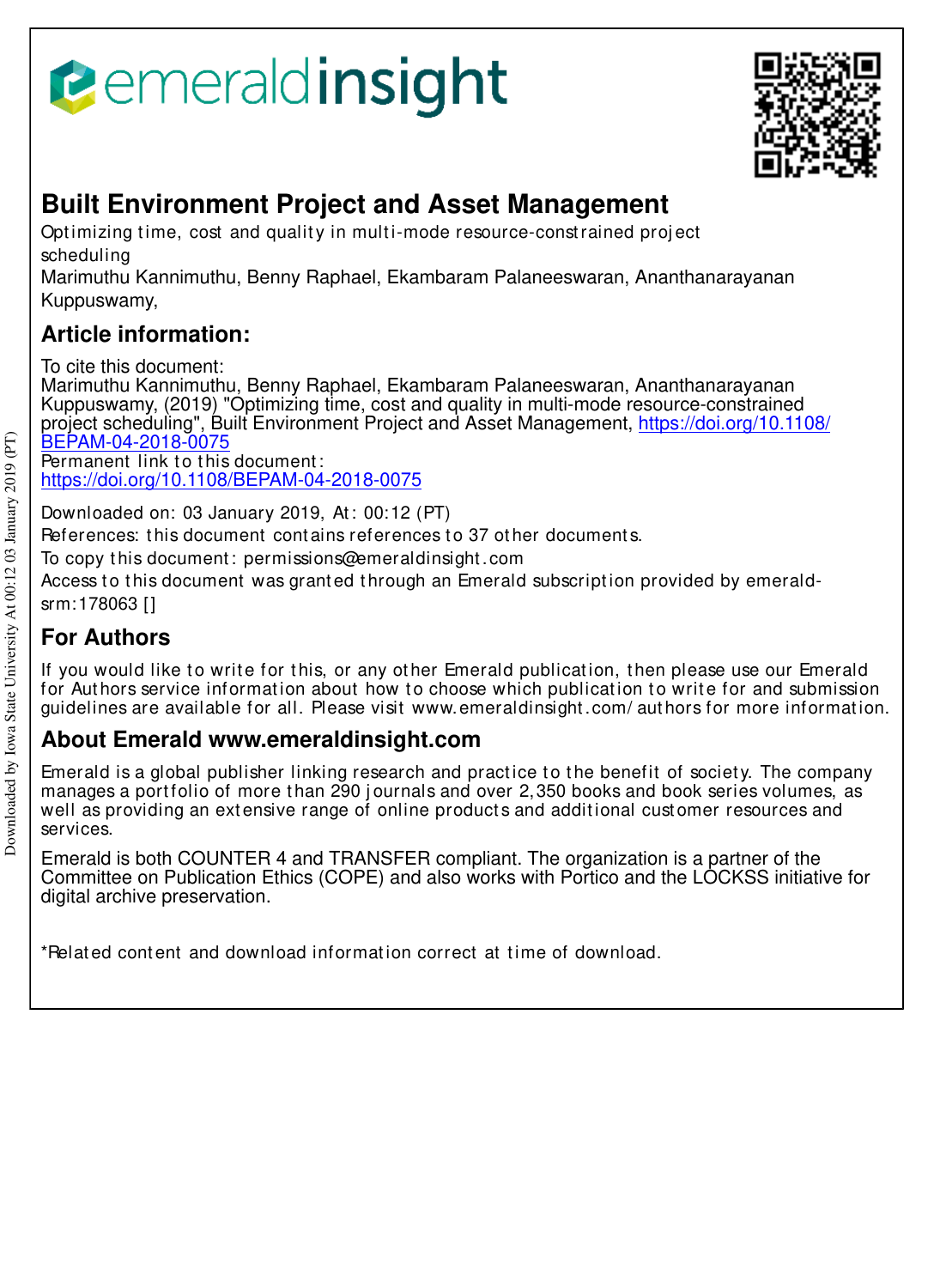## Optimizing time, cost and quality in multi-mode resource-constrained project scheduling

Marimuthu Kannimuthu Department of Civil Engineering, Indian Institute of Technology Madras, Chennai, India and Department of Civil and Construction Engineering, Swinburne University of Technology, Hawthorn, Australia Benny Raphael

Department of Civil Engineering, Indian Institute of Technology Madras, Chennai, India

Ekambaram Palaneeswaran Faculty of Science, Engineering and Technology, Department of Civil and Construction Engineering, Swinburne University of Technology, Hawthorn, Australia, and Ananthanarayanan Kuppuswamy Department of Civil Engineering, Indian Institute of Technology Madras, Chennai, India

#### Abstract

Purpose – The purpose of this paper is to develop a framework to optimize time, cost and quality in a multi-mode resource-constrained project scheduling environment.

Design/methodology/approach – A case study approach identified the activity execution modes in building construction projects in India to support multi-mode resource-constrained project scheduling. The data required to compute time, cost and quality of each activity are compiled from real construction projects. A binary integer-programming model has been developed to perform multi-objective optimization and identify Pareto optimal solutions. The RR-PARETO3 algorithm was used to identify the best compromise trade-off solutions. The effectiveness of the proposed framework is demonstrated through sample case study projects.

Findings – Results show that good compromise solutions are obtained through multi-objective optimization of time, cost and quality.

Research limitations/implications – Case study data sets were collected only from eight building construction projects in India.

Practical implications – It is feasible to adopt multi-objective optimization in practical construction projects using time, cost and quality as the objectives; Pareto surfaces help to quantify relationships among time, cost and quality. It is shown that cost can be reduced by increasing the duration, and quality can be improved only by increasing the cost.

**Originality/value** – The use of different activity execution modes compiled from multiple projects in optimization is illustrated, and good compromise solutions for the multi-mode resource-constrained project scheduling problems using multi-objective optimization are identified.

Keywords Multi-objective optimization, Global optimization,

Construction quality assessment system (CONQUAS), Multi-criterion decision-making,

Multi-mode resource-constrained project scheduling, Time–cost–quality

Paper type Research paper

Award (SUPRA), Australia. The authors would like to thank reviewers for their invaluable comments. DOI 10.1108/BEPAM-04-2018-0075 The doctoral research study of the first author was supported by the Ministry of Human Resource Development (MHRD), India, and scholarship from Swinburne University Postgraduate Research

**Optimizing** time, cost and quality

Received 17 May 2018 Revised 6 August 2018 5 October 2018 18 October 2018 Accepted 27 November 2018

Built Environment Project and Asset Management © Emerald Publishing Limited 2044-124X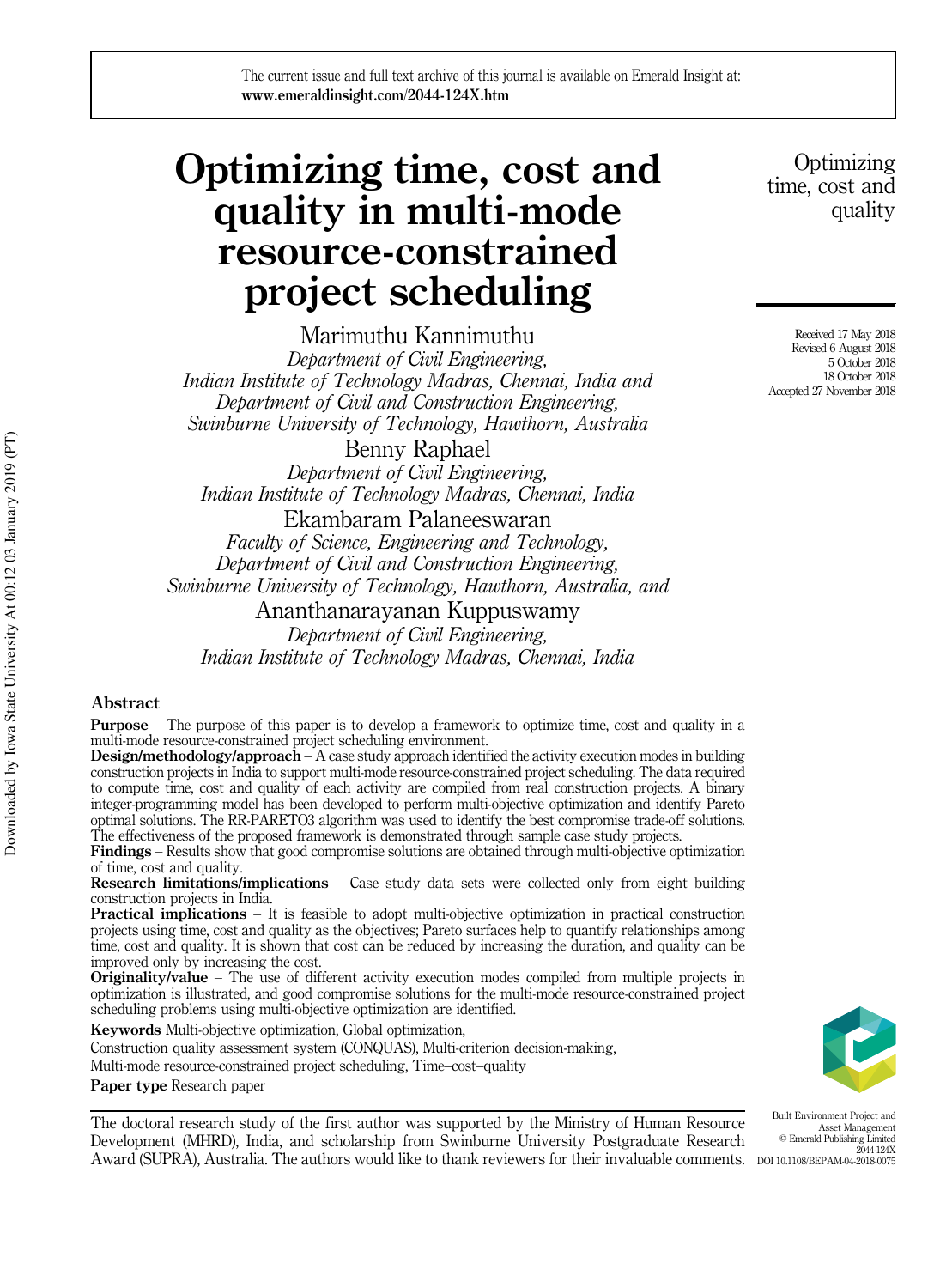#### 1. Introduction BEPAM

Traditional scheduling techniques, such as the critical path method and the program evaluation and review technique, assume unlimited availability of resources (Goncalves et al., 2008). However, in practice, construction firms work in a limited resource environment. Mathematical approaches to accommodate resource utilization in project schedules include resource allocation and resource leveling. Many authors use the terms, resource allocation and resource-constrained project scheduling problem (RCPSP) interchangeably (Hegazy, 1999). RCPSP is defined as scheduling of activities under precedence and resources constraints to minimize the project duration (Hartmann and Briskorn, 2010). In multi-mode resource-constrained project scheduling problem (MRCPSP), each activity can be executed in one of several possible modes, each mode having a distinct relationship between the resources used and the duration of the activity. The objective is to minimize the project duration (Mika et al., 2015). The different activity execution modes involve different combinations of construction methods, materials and crew sizes (El-Rayes and Kandil, 2005; Zhang and Xing, 2010). Resource leveling is described as reducing the resource fluctuation without extending the project duration under unlimited resource conditions (Leu and Yang, 1999).

While the traditional formulations of RCPSP and MRCPSP deal with a single objective (duration), other objectives, such as cost and quality, should not be ignored (Xu and Zeng, 2015). These objectives often conflict with each other. The trade-offs among conflicting objectives have been considered by some researchers to identify acceptable project schedules (Cheng et al., 2015; Leu and Yang, 1999). The overall project performance depends on the relationship between the allocated amount of resources and the duration of activities (Mika et al., 2015). The resource–duration relationship can be either discrete or continuous. The discrete case arises from the possibility to execute activities in different distinct modes, such as using specific equipment. The continuous case typically involves resources whose quantities are real numbers and can be considered as the case of infinite modes (Kannimuthu et al., 2018; Kao et al., 2006).

In practice, decision making in the presence of multiple objectives is complex. The acceptable trade-off among multiple objectives is of paramount importance to identify the ways to execute and complete the projects in challenging environments. On the one hand, the contractors must deliver good quality work to survive in the competitive market (Kong et al., 1997). Resources that improve productivity may save time but increase cost. On the other hand, the reduction in either time or cost mostly decreases the quality of the project (Cheng et al., 2015). A major challenge in the mathematical modeling of the time–cost–quality optimization problem is developing an expression to evaluate the expected quality of a given schedule. Project manager and client must jointly determine the rules by which subjective quality criteria are measured and aggregated (Pollack-Johnson and Liberatore, 2006). Many developed countries use standard checklists to measure the activity quality in terms of efficiency of workmanship (Jhun *et al.*, 2015). While these schemes are designed to evaluate the quality of construction work that has already been completed, these have not been used in optimization, which requires a method to predict the quality that might be achieved by executing a specified sequence of activities.

The primary aim of this research is to develop a systematic approach to handle time, cost and quality objectives in multi-mode resource-constrained scheduling. Each project activity could be executed in multiple modes, and the goal is to select the optimal combination of modes of activities such that acceptable trade-off is achieved among the three objectives. The research question is:

RQ1. How the selection of activity execution mode influences the project performance parameters.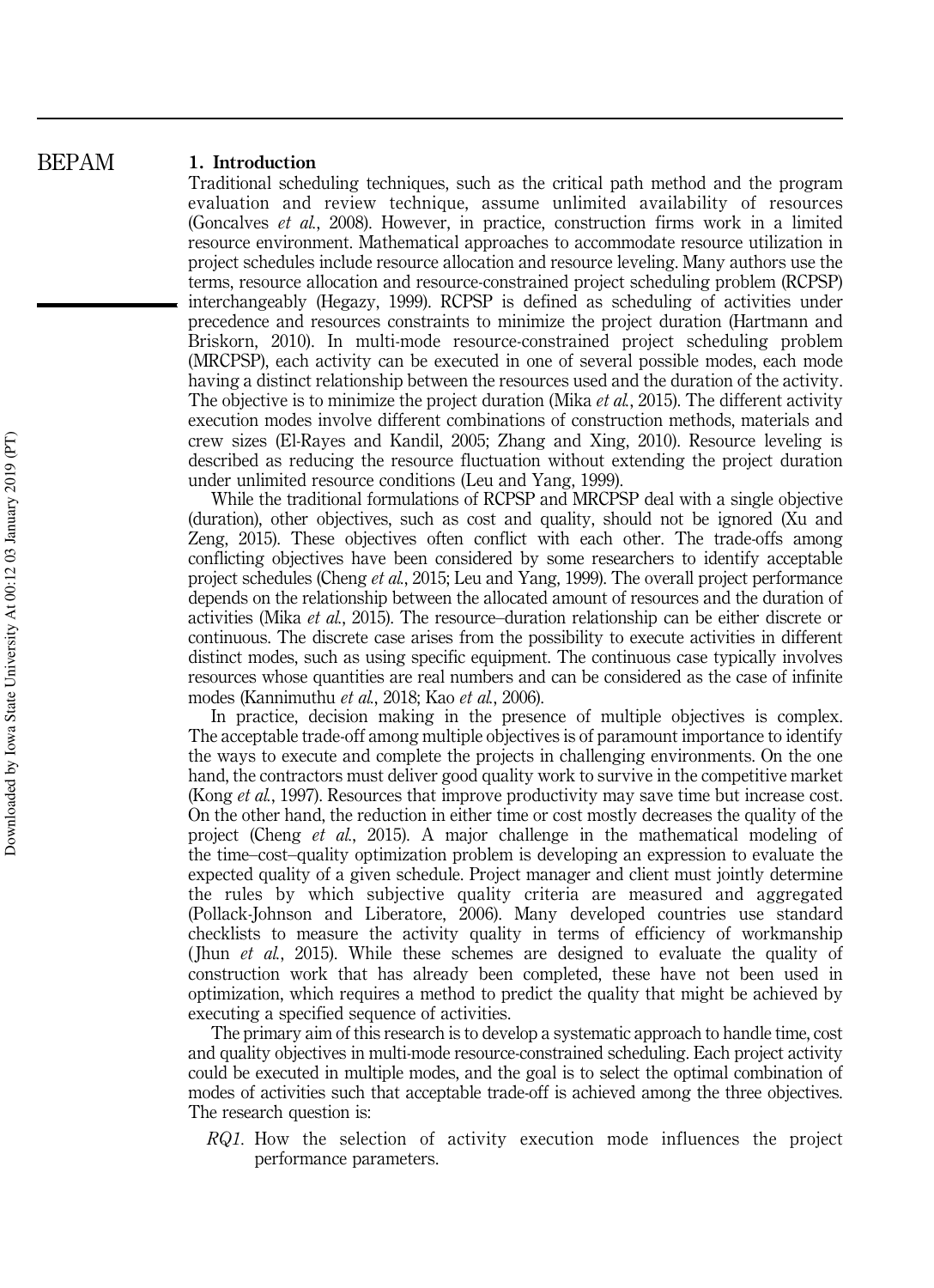The paper is organized as follows: Section 2 reviews literature related to time–cost–quality trade-off problems. The methodology developed in this research is presented in Section 3. A mathematical model formulated for optimizing multiple objectives to achieve the tradeoffs in MRCPSP is shown in Section 4. Quantification of construction quality of activities and identification of activity execution modes are detailed in Sections 5 and 6, respectively. In Section 7, the model validation is described. Finally, Section 8 contains the results and possible future research directions.

**Optimizing** time, cost and quality

#### 2. Approaches to solve time–cost–quality trade-off problems

The RCPSP is NP-hard (Hartmann and Briskorn, 2010). Broadly, two solution approaches have been applied to solve the project scheduling problems: exact and approximate. Exact methods have high computational complexity due to a combinatorial explosion of the number of possible solutions (Senouci and Eldin, 2004). Approximate methods make use of heuristics. Heuristic methods can handle complex problems and are extensively used in practice. Heuristics are problem dependent, implying that the rules are specific to a model and cannot be equally applied to all the problems. They do not guarantee an optimal solution (Leu *et al.*, 2000). Meta-heuristics provide a generalized and robust approach to offset the limitations imposed in exact and heuristic methods. Nevertheless, it cannot guarantee an optimal solution either.

One approach to treat multiple objectives is to optimize only one objective at a time while setting bounds on the others (Babu and Suresh, 1996; Khang and Myint, 1999; Raphael and Smith, 2003). Another common approach is to generate a Pareto front, which consists of a set of non-dominated solutions that are obtained through Pareto filtering of all the generated solutions. During Pareto filtering, a solution  $S_i$  is accepted only if no solution  $S_j$  exists that is better than  $S_i$  with respect to all the criteria. In this approach, the solution to the multi-objective optimization problem is a set of feasible alternatives that represent different levels of trade-offs among the objectives.

Fuzzy clustering genetic algorithm (FCGA) was used to obtain Pareto surfaces of time–cost–quality (Mungle *et al.*, 2013). Khalili-Damghani *et al.* (2015) and Tavana *et al.* (2014) generated multiple activity execution modes, to solve the discrete time–cost–quality trade-off problem. Monghasemi et al. (2015) proposed an evidential reasoning (ER) to identify the best Pareto solution for multiple objectives. Reza-Pour and Khalili-Damghani (2017) used stochastic chance constraint programming (SCCP) and goal programming (GP) to handle the uncertain nature and multiple objectives of time, cost and quality. Earlier studies on time–cost–quality trade-off problems are shown in Table I.

All the above work based on the concept of Pareto optimality stop at generating a set of non-dominated solutions. Not much attention has been paid to the problem of selecting the best compromise solution from the Pareto set. An algorithm called Relaxed-Restricted Pareto filtering (RR-PARETO3) has been proposed for solving this problem (Raphael, 2011). The default RR-PARETO3 algorithm iteratively removes the worst solutions according to each objective, starting with the most important objective. The process stops when a single solution remains in the set. This solution represents the best compromise among all the objectives. This algorithm has so far not been used in time–cost–quality optimization.

An important issue is how quality can be incorporated in the optimization model. Quality performance indicators were used to quantify the activity quality in time–cost–quality trade-off problem for highway construction (El-Rayes and Kandil, 2005). Tareghian and Taheri (2006, 2007) formulated integer programming to maximize the project quality while minimizing the total costs and deadline. Pollack-Johnson and Liberatore (2006) quantified the activity quality with analytic hierarchy process (AHP) to optimize time, cost, minimal and medium quality. Kim *et al.* (2012) formulated a mixed integer linear programming to minimize the potential quality loss cost due to the excessive crashing of activities.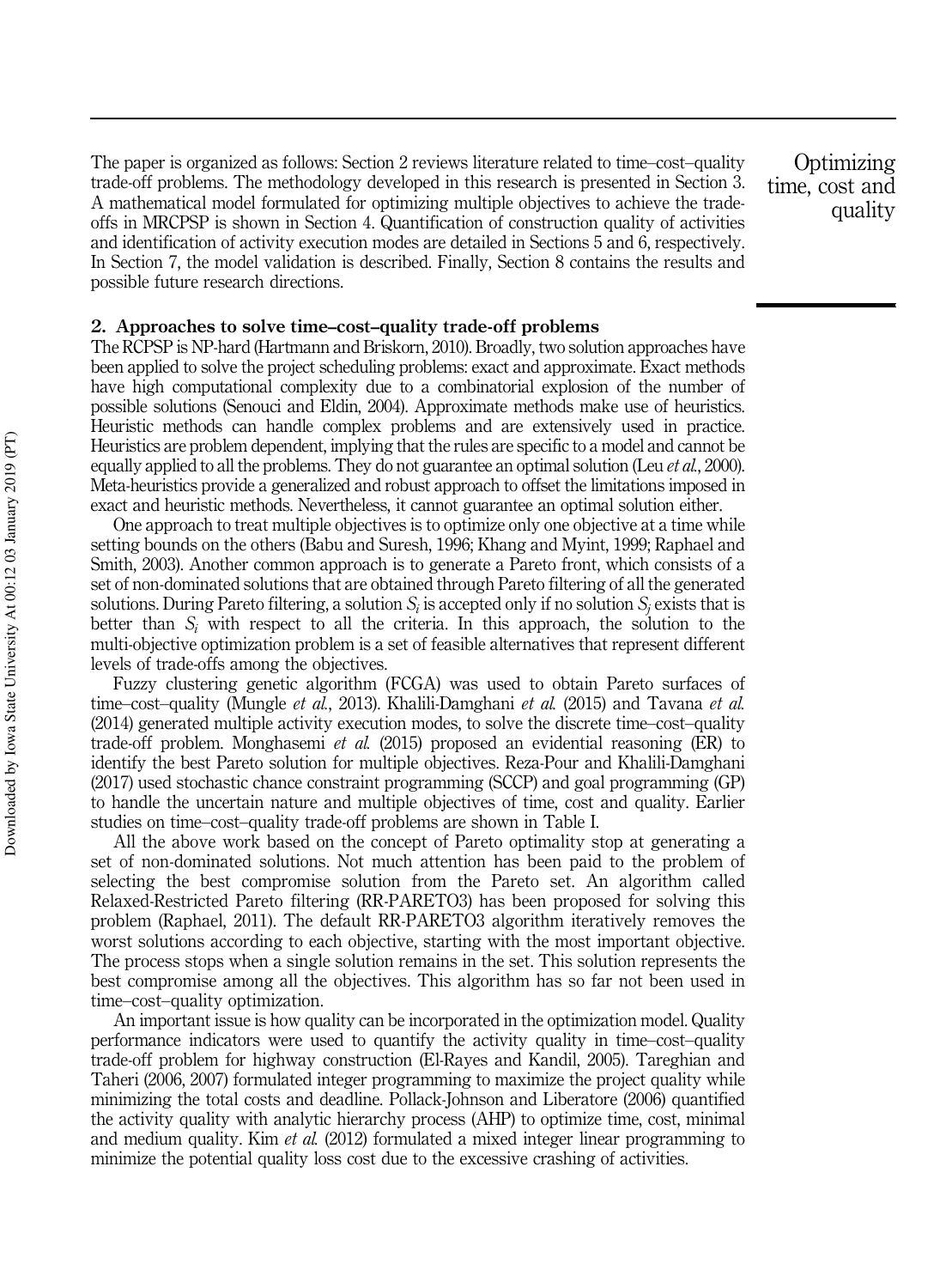### BEPAM

| BEPAM                                                           | Author (yr.)                                | Activity mode<br>Dual/multiple | Modeling<br>approach | Objective                                                                                                        | Solution<br>approach/method       |
|-----------------------------------------------------------------|---------------------------------------------|--------------------------------|----------------------|------------------------------------------------------------------------------------------------------------------|-----------------------------------|
|                                                                 | Babu and Suresh                             | Dual                           | LP                   | Optimizing one entity by assigning<br>bounds on other two                                                        | No details                        |
|                                                                 | (1996)<br>Khang and Myint Dual<br>(1999)    |                                | LP                   | Examining the efficiency of Babu<br>and Suresh (1996) method                                                     | No details                        |
|                                                                 | El-Rayes and<br>Kandil (2005)               | Multi-mode                     | LP                   | Quantifying the quality with indices GA<br>for calculating project quality to<br>optimize time, cost and quality |                                   |
|                                                                 | Tareghian and<br>Taheri (2006)              | Multi-mode<br>(generator)      | IP                   | Investigating different forms of<br>quality aggregations and time-cost-<br>quality trade-off                     | No details                        |
|                                                                 | Pollack-Johnson<br>and Liberatore<br>(2006) | Multi-mode                     | GP-MILP              | AHP to quantify the quality of<br>activity with the objective time, cost,<br>minimal and medium quality          | No details                        |
|                                                                 | Tareghian and<br>Taheri (2007)              | Multi-mode<br>(generator)      | <b>IP</b>            | Maximizing project quality<br>while minimizing total costs and<br>the deadline                                   | Electromagnetic<br>scatter search |
|                                                                 | Kim et al. (2012)                           | Dual                           | MILP-<br>PQLC        | Minimizing the potential quality loss No details<br>cost due to the excessive crashing<br>of activities          |                                   |
|                                                                 | Mungle et al.<br>(2013)                     | Multi-mode                     | <b>MIP</b>           | Obtaining the better Pareto<br>boundaries to time-cost-quality<br>trade-off problem                              | FCGA                              |
|                                                                 | Tavana et al.<br>(2014)                     | Multi-mode<br>(simulation)     | <b>MINLP</b>         | Solving discrete time-cost-quality<br>trade-off                                                                  | NSGA II, EEC                      |
|                                                                 | Monghasemi et al.<br>(2015)                 | Multi-mode                     | <b>MIP</b>           | Minimizing project duration and<br>cost, and maximizing project quality                                          | ER, MOGA                          |
| Table I.                                                        | Khalili-Damghani<br><i>et al.</i> (2015)    | Multi-mode<br>(generator)      | <b>MIP</b>           | Solving the discrete GPRs<br>multi-objective multi-mode TCQTPs                                                   | <b>DSAMOPSO</b>                   |
| Review of earlier<br>studies on time-cost-<br>quality trade-off | Reza-Pour and<br>Khalili-Damghani<br>(2017) | Multi-mode                     | SCCP, GP             | Stochastic time-cost-quality<br>trade-off project scheduling problem                                             | No details                        |

Existing works in the area of time–cost–quality optimization have assumed hypothetical data to model quality. The activity quality values were either generated randomly (Tavana et al., 2014) or through a higher level of quality performance indicators (El-Rayes and Kandil, 2005). Quality has never been estimated using real data from projects for use in optimization. Even though the quality estimation of activities through a checklist of standards is still prevalent in many countries, this approach has not been used in the mathematical optimization of the project schedule.

Another limitation of most existing work is that hypothetical activity execution modes have been used (Monghasemi et al., 2015; Mungle et al., 2013). Tran et al. (2015) demonstrated the ability to optimize time, cost and quality using a case study, however, it is not clear how time, cost and quality are estimated for each activity mode in the project. The activity execution modes are randomly generated in the study of Khalili-Damghani *et al.* (2015). Dual mode (Kim *et al.*, 2012) and multi-mode (Monghasemi *et al.*, 2015) problems have been studied under hypothetical conditions or using test instances (Khalili-Damghani et al., 2015). Case studies have been used in the studies of Cheng et al. (2015) and El-Rayes and Kandil (2005) for studying time–cost trade-off. These have been expanded to accommodate the quality aspect by modifying the source case by Feng et al. (1997). However, it is not clear how the activity execution modes have been obtained in the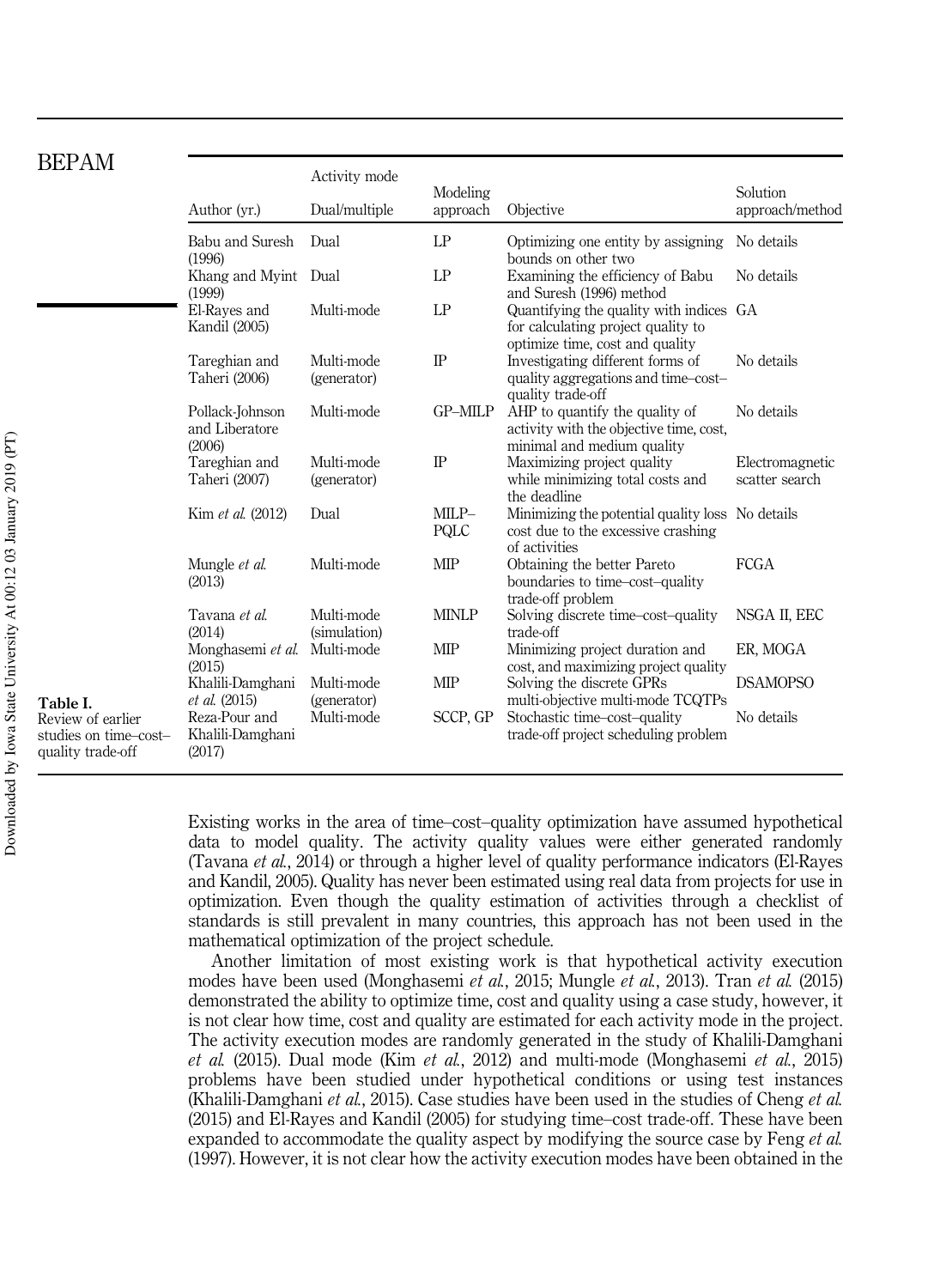case study and whether these data are realistic. The mathematical models in earlier studies (Monghasemi *et al.*, 2015; Mungle *et al.*, 2013) have not explicitly included costs due to the quality violation. The consideration of costs due to the quality violation is important as many previous studies have reported (Mahmood *et al.*, 2014). None of the above studies seems to have used quality data based on real construction projects.

**Optimizing** time, cost and quality

In summary, the point of departure from previous research involves the following:

- development of a methodology for using past data from real construction projects to predict the expected quality of a given schedule;
- (2) identification of activity execution modes from real construction projects and using these data for multi-objective optimization of time, cost and quality in the planning and scheduling of similar new projects;
- (3) formulation of a new mathematical model for achieving the trade-offs among time, cost and quality; and
- (4) testing and adoption of new multi-objective optimization approaches to resource allocation and trade-off problems.

#### 3. The stages of the proposed framework

The proposed framework for optimizing multi-mode RCPSP consists of four stages:

- Stage 1: formulation of the mathematical model an integer-programming model is developed to optimize the multiple objectives of time, cost and quality. The details of the mathematical model are in Section 4.
- Stage 2: quantification of construction quality of activities construction quality assessment system based on CONQUAS framework of Singapore (BCA Singapore, 2017) is used to evaluate the quality performance scores for construction activities (see Section 5). Quality of each activity is estimated from the sum of its element performance indicators using a checklist of standards. Finally, the project quality is calculated from the relative importance of minimum and average quality parameters.
- Stage 3: identification of different activity execution modes each activity can be executed in different modes. The modes vary in the combination of construction methods, materials and crew sizes (El-Rayes and Kandil, 2005). For each activity in the work breakdown structure of the project, possible modes should be identified. This can be done by compiling data from previous projects. To illustrate this procedure, daily progress data collection, site visits and surveys were done in this research from eight construction projects. Activity execution modes, as well as their performance parameters, were collected. If a database of such information is developed for a company or a country, it could be used in the optimization of the project schedule for similar kinds of projects.
- Stage 4: solving the optimization model once the optimization model is formulated mathematically, an appropriate algorithm should be used to find the solutions. This involves two steps. First, a set of non-dominated solutions (Pareto front) is generated using a multi-objective optimization algorithm. Second, a compromise solution is identified by specifying acceptable trade-offs among conflicting objectives.

In this stage, a global search algorithm called Probabilistic Global Search Lausanne (PGSL) is used for generating the Pareto front. PGSL is a direct search algorithm in which the search space is sampled using a probability density function (PDF)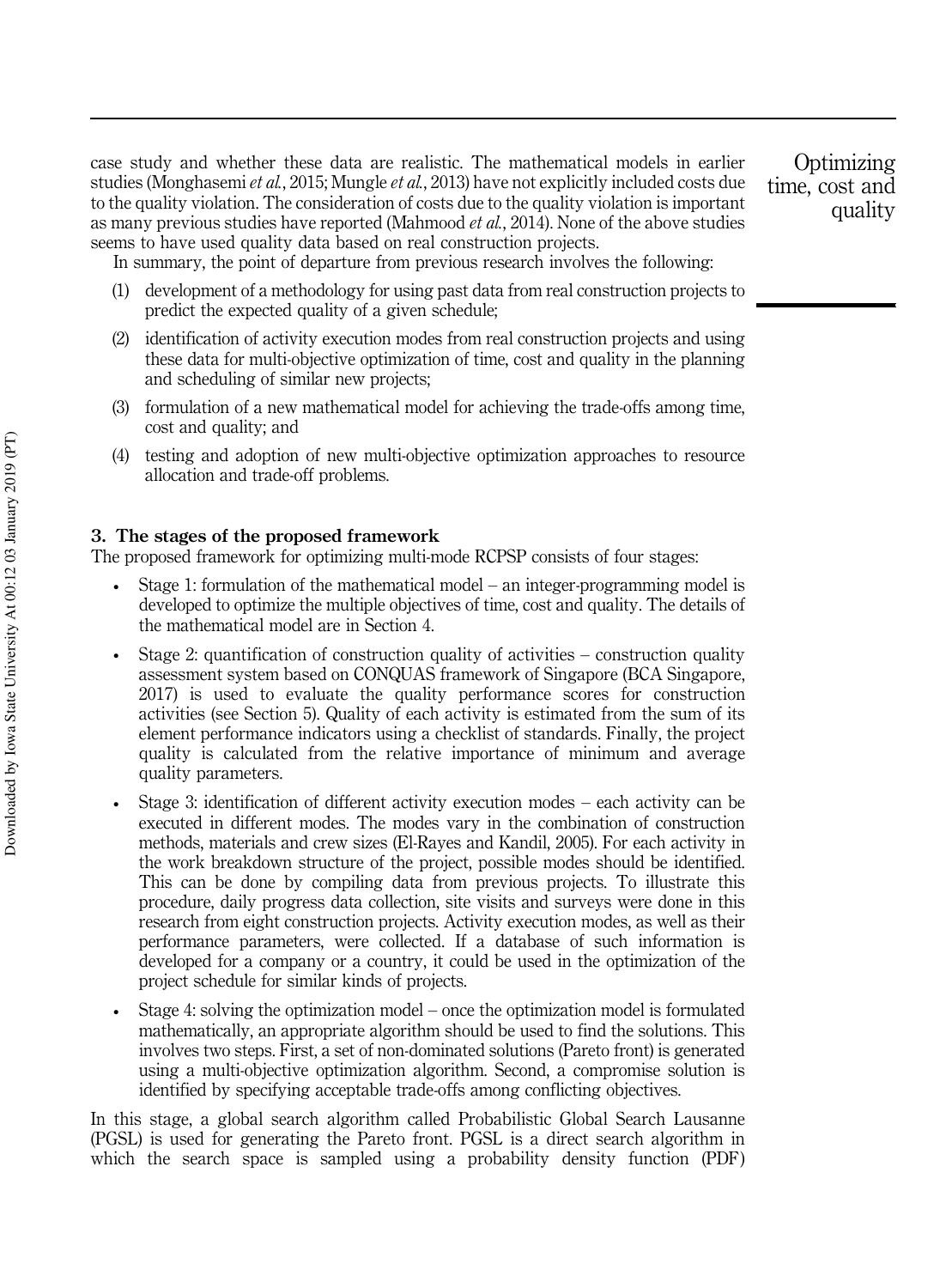(Raphael and Smith, 2003). The PDF is updated dynamically as the search progresses such that the probability of generating better solutions is improved without getting trapped in local minima. PGSL has several advantages over genetic algorithm (GA) and simulated annealing (SA); it has been shown to perform better when the number of variables increases (Raphael and Smith, 2005). Even though the core PGSL algorithm is meant to solve single-objective optimization problems, it can be used to generate the Pareto front by taking a weighted sum of objectives as the cost function and repeating the optimization multiple times using a different combination of weight factors. All the solutions generated during the process are filtered according to the criterion of Pareto optimality.

After generating the Pareto front, a single solution needs to be selected from the set of non-dominated solutions. In many problems, this selection is left to the user. In this research, an algorithm called RR-PARETO3 (Raphael, 2011) is used. In this algorithm, the best compromise solution is chosen based on the order of the objectives according to their importance and the sensitivity of each objective. It is emphasized that weight factors are not used to combine the values of individual objectives into a single number. Instead, worst solutions according to each criterion are iteratively filtered out until a single solution is obtained.

#### 4. Formulation of mathematical model

Consider a project with *n* activities and each activity  $i$  can have multiple execution modes. Time, cost and quality are the project performance parameters that are optimized based on the concept of Pareto optimality. Then a compromise trade-off solution is obtained by using the RR-PARETO3 algorithm. The project duration is estimated by identifying the path with maximum duration. The total cost of the project includes two components: direct and indirect costs; costs due to constraint violations, i.e., penalties for exceeding the project due date, and not meeting the quality set by the user, as well as a bonus for the early completion and quality satisfaction. Finally, the quality of activity is calculated based on the construction quality assessment system considering the relative importance of minimum and average quality of the activities.

The model assumptions are:

- each activity can be executed in one of the many possible modes;
- activity cannot start until all preceding activities have been completed;
- activity pre-emption is not permitted; and
- identified activity execution modes apply to similar kinds of projects.

The indices and input parameters:

- *n*: set of project activities,  $i \in n$ .
- M: set of activity execution modes,  $m \in M$ .
- *Lp*: project network path  $p$ .
- L: set of project network paths,  $Lp \in L$ .
- $\dot{i}$ : activity  $\dot{i}$  in path  $L\dot{p}$ .
- $C_{UB}$ : upper-bound of the project cost.
- $Q_{LB}$ : lower-bound of the project quality.
- $Q_{UB}$ : upper-bound of the project quality (100 percent).
- D: contractual due date of the project.
- $t_i^m$ : duration of activity *i* in mode *m*.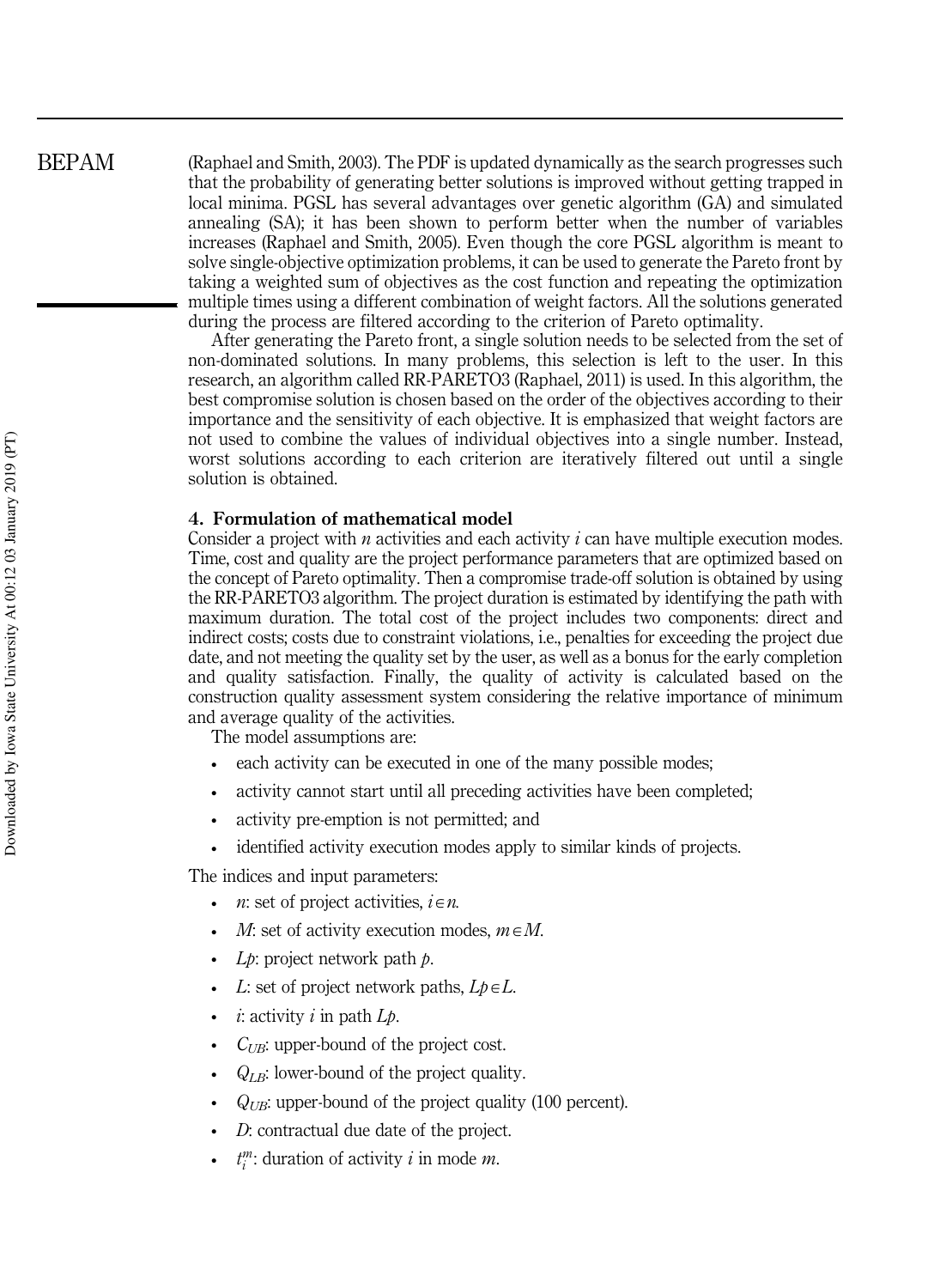- $C_1$ : direct and indirect costs.
- $C_2$ : costs of constraint violation.
- $dc_i^m$ : direct cost of activity *i* in mode *m*.
- $ic$ : indirect cost of the project per period.
- $\beta t$ ,  $\beta q$ : penalty for time and quality constraint violation, respectively.
- It, Iq: bonus for early completion and quality satisfaction, respectively.
- $w_t$ ,  $w_c$ ,  $w_q$ : weight of time, cost and quality objective, respectively.
- $Q_{ie}^{m}$ : quality performance of activity *i* of element *e* in mode *m*.
- $Q_i^m$ : quality of activity *i* in mode  $m = \sum_{e \in E} Q_{ie}^m$ .
- $Q_{\text{min}}$ : minimum quality among the selected activity modes.
- $Q_{\text{avg}}$  average quality among the selected activity modes.
- $\alpha$ : relative importance between the minimum and average quality.
- x: auxiliary variable that represents a time step in the range  $[0, T]$ .
- $A_{i,m,x}$ : 1 if activity i is performed in mode m at time step x, that is, if  $S_i \leq x < (S_i + t_i^m)$ , 0 otherwise.
- RUx: resource utilization (direct costs) at time step x:  $\left(\sum_i \left(dc_i^m/t_i^m\right)X_i^m A_{i,m,x}\right)$ .
- $RU_{UB}$ : upper-bound of the maximum daily resource utilization (direct costs).

Decision variable:

- $X_i^m$ : 1 if activity *i* executed in mode *m*, 0 otherwise.
- $S_i$ : start time of activity *i*.

Mathematical model:

Minimize project duration 
$$
(T) = \max_{L_p \in L} \max_{i \in n} \left( \sum_{m \in M} (S_i + t_i^m) X_i^m \right),
$$
 (1)

Minimize project cost  $(C) = C_1 + C_2$ 

$$
= \left[ \left( \sum_{i \in n} \sum_{m \in M} dc_i^m X_i^m \right) + (ic \times T) \right] + \left[ \beta_t [T - D]^{+} - I_t [D - T]^{+} + \beta_q [Q_{LB} - Q]^{+} - I_q [Q - Q_{LB}]^{+} \right],
$$
\n(2)

Maximize project quality 
$$
(Q) = \alpha Q_{\text{min}} + (1 - \alpha) Q_{\text{avg}}.
$$
 (3)

Objective function:

minimize 
$$
z = \left( \left( \frac{T}{D} \times w_t \right) + \left( \frac{C}{C_{UB}} \times w_c \right) - \left( \frac{Q}{Q_{UB}} \times w_q \right) \right),
$$
 (4)

Subject to:

$$
T \leq D,\tag{5}
$$

**Optimizing** time, cost and quality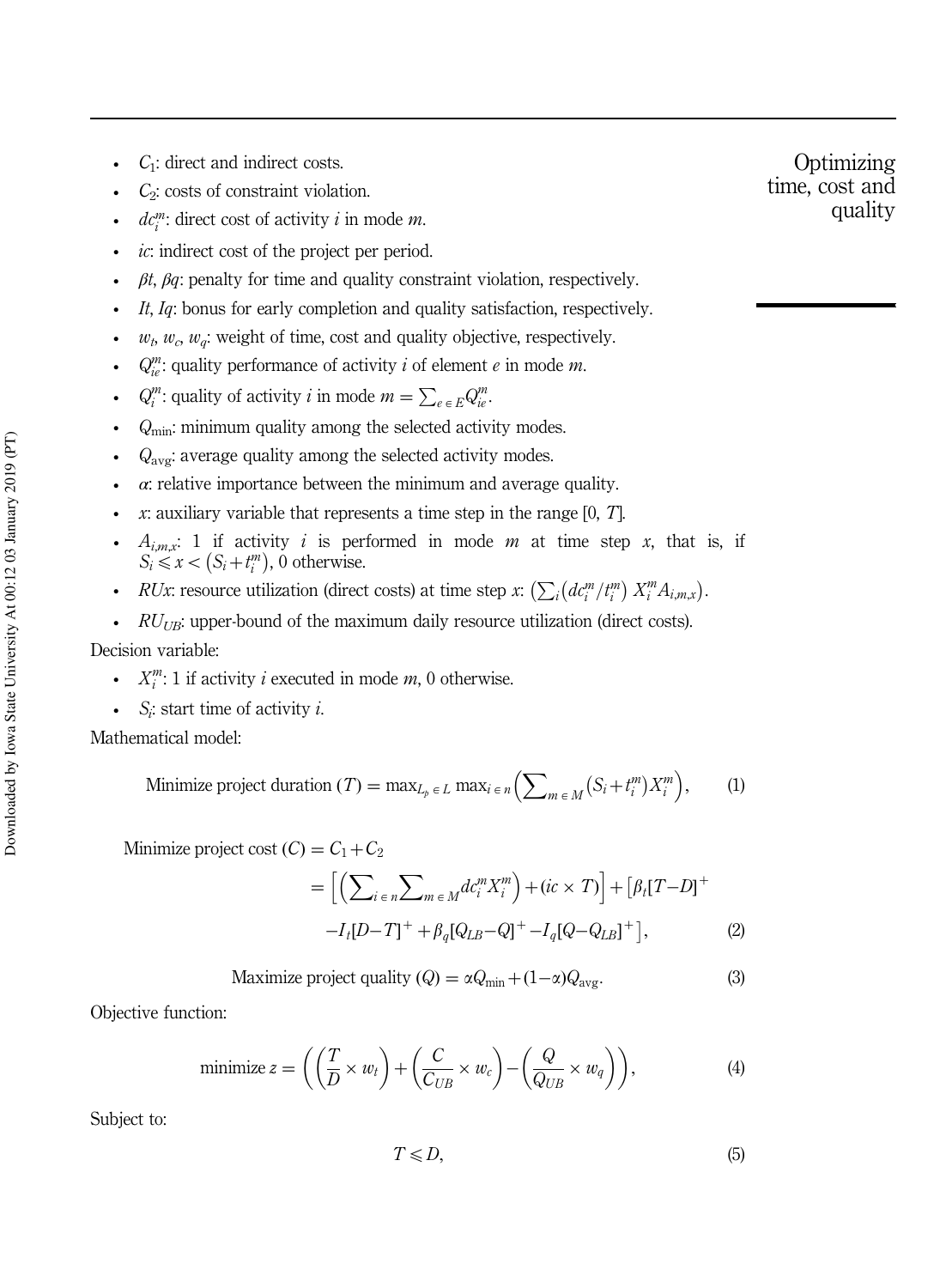BEPAM

$$
C \leqslant C_{UB},\tag{6}
$$

$$
\alpha Q_{\min} + (1 - \alpha) Q_{\text{avg}} \geq Q_{LB},\tag{7}
$$

 $S_i + t_i^m \leq S_j$ , where *i* is a preceding activity of  $j, i = 1, 2, \ldots, n; m = 1, 2, \ldots, M$ , (8)

$$
\sum_{i} \left( \frac{dc_i^m}{t_i^m} \right) X_i^m A_{i,m,x} \le R U_{UB} \, i = 1, 2, \dots, n; \, m = 1, 2, \dots, M, \tag{9}
$$

$$
\sum_{m \in M} X_i^m = 1 \quad i = 1, 2, \dots, n; \ m = 1, 2, \dots, M,
$$
\n(10)

$$
t_i^m \geq 0 \quad i = 1, 2, \dots, n; \ m = 1, 2, \dots, M,
$$
\n<sup>(11)</sup>

$$
X_i^m \in \{0, 1\} \ i = 1, 2, \dots, n; \ m = 1, 2, \dots, M,
$$
\n<sup>(12)</sup>

$$
x \in [0, T]. \tag{13}
$$

The project duration is computed using Equation (1) by calculating the maximum time taken by all the network paths. A network path  $Lp$  consists of a sequence of activities starting from the beginning of the project to the end of the project. When some activities are executed in parallel, there will be multiple network paths having different values for the total time of activities. The network path with the maximum time is the critical path and determines the project duration. In order to satisfy resource constraints, the start time of each activity is taken as an optimization variable. Theoretically, it is possible to use a single type of decision variable of the form  $X_{i,m,t}$ . This can represent the condition that activities could start at any time (after the completion of a preceding activity). However, this formulation is not very efficient because it increases the number of decision variables. Instead, in our formulation, the start time of each activity is taken as the decision variable. This will reduce the number of decision variables and search will be more efficient.  $A_{i,m,x}$  is a secondary variable computed using the values of start time and activity duration.The optimization algorithm determines the best start time for each activity such that the total resource utilization at each time step is less than the maximum value set by the user. In general, an upper-bound could be set for each resource used in the project such as labor and equipment. However, in this paper, the only resource considered is the cost, the equivalent daily cost of all the equipment and other resources is computed in order to check the resource constraint. The assumption involved is that the cost of the activity is distributed uniformly over the time period of the activity and that total resource utilization at each time step is indirectly represented by the direct cost of activities scheduled at this time (Equation (9)). In Equation (2), the cost is computed as the sum of direct, indirect and constraint violation and bonus costs. The quality is computed in Equation (3) as a combination of the minimum and average quality values among the selected activity modes. The optimal solution obtained by minimizing the objective function (Equation (4)) contains the values of decision variables, that is, which modes are selected for each activity and its starting time. The objective function is a weighted sum of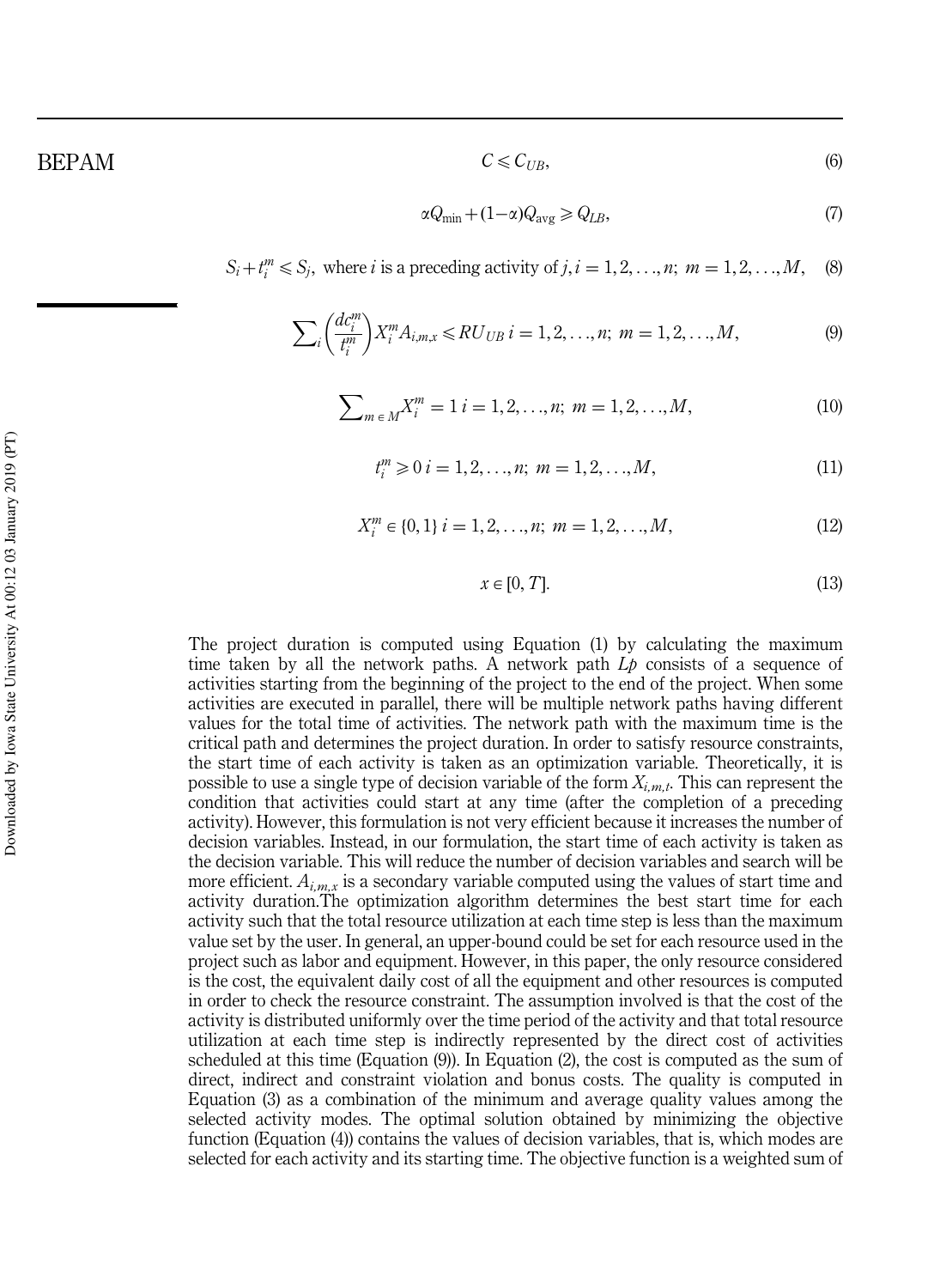normalized values of time, cost and quality. Normalization is done because each objective has different units and scale. The limiting values for time, cost and quality in the constraints represented by Equations (5)–(7) are input by the user. This might be as per the contractual requirements (Monghasemi *et al.*, 2015; Mungle *et al.*, 2013) or from practical project management considerations. The precedence constraints are used to arrive at possible network paths and are therefore explicitly represented in the model (Equation (8)). Constraint (Equation (10)) guarantees the selection of only one mode for each activity. Constraints Equations (11) and (12) define the domain of variables. Constraint (Equation (13)) defines the time step.

**Optimizing** time, cost and quality

#### 5. Quantification of construction quality of activities

Many countries have introduced quality assurance and assessment schemes to ensure the quality of building projects and ultimately, the construction industry. Quality assessment frameworks of three nations were studied to select an appropriate system for a prototype implementation: Singapore (construction quality assessment system (CONQUAS)), Hong Kong (performance assessment scoring system (PASS)) and Malaysia (quality assessment system in construction (QLASSIC)). CONQUAS model is chosen because it is the base model for other frameworks, the scope of work considered in this study is limited to structural (formwork, rebar, concreting) and architectural components (block work, plastering, painting and flooring) which are common in all the frameworks, this model (architecture scheme) is adopted by the Construction Industry Development Council, India even though, it is yet to attain wider awareness (Marimuthu *et al.*, 2018; Ong et al., 2018).

The example of CONQUAS-based formwork activity elements and standards are mentioned below. The three broad terms have been used to estimate the activity quality, such as item, elements and standards. The term item represents the activity (e.g. formwork), the term elements represent the parameters involved in the activity and finally, the term standards represents a set of conditions to be satisfied by the element. Delphi method was carried out to get a consensus on the importance of quality elements and standards from construction professionals, which are used to calculate the activity quality during the identification of different activity execution modes (Sawhney et al., 2014). Convenience sampling method was adopted to select the respondent feedbacks on adopting CONQUAS framework. The activity quality is evaluated based on the number of standards (checklists) checked at the end of the day. For example, formwork activity has 11 standards as mentioned below. During the quality check (workmanship) at the end of the day, if all the standards pass then activity quality is set to be 100 percent. Otherwise, the percentage of passes will be considered to activity quality:

- (1) Element 1: formwork dimensions and openings for services:
	- Standard 1: tolerance for cross-sectional dimensions of cast-in-situ and precast elements: +10 mm/−5 mm.
	- Standard 2: tolerance for penetration/opening for services: +10 mm for size and ±25 mm for location.
	- Standard 3: tolerance for length of precast members (major dimension of unit):
		- up to  $3 \text{ m}$ :  $+6 \text{ mm}$ .
		- $3 \text{ m} 4.5 \text{ m}$ :  $\pm 9 \text{ mm}$ .
		- $4.5$  m–6 m:  $\pm 12$  mm.
		- additional deviation for every subsequent 6 m:  $\pm$ 6 mm.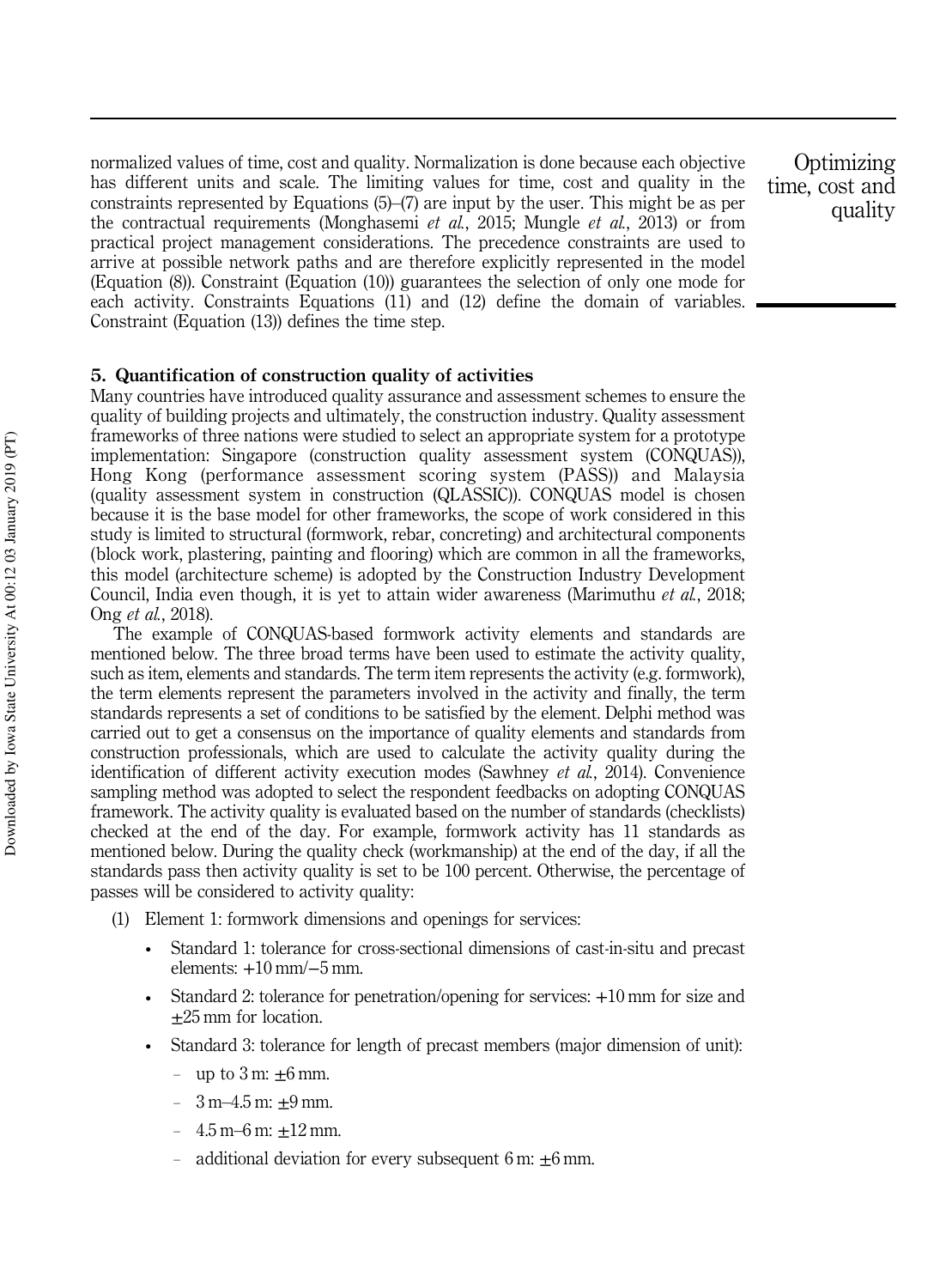#### BEPAM

- (2) Element 2: alignment, plumb and level:
	- Standard 1: tolerance for departure of any point from its position: 10 mm.
	- Standard 2: tolerance for plumb: 3 mm/m, maximum 20 mm.
	- Standard 3: maximum deviation of mean level of staircase thread to temporary benchmark: ±5 mm.
	- Standard 4: for cast-in-situ elements, the deviation of level of any point from the intended level:  $\pm 10$  mm.
- (3) Element 3: condition of formwork, props and bracing:
	- Standard 1: formwork must be free from defects.
	- Standard 2: before concreting, the interior must be free from debris.
	- Standard 3: all formwork joints must not have gaps to prevent leakage.
	- Standard 4: there must be adequate support, bracing and tie-back for the formwork to prevent bulging or displacement of structural elements:

Quality of activity = sum of individual quality elements =  $\sum_{e \in E} Q_{ie}^{m}$ .

The quality scores are computed daily in the case studies of building projects. These data are used to calculate the average quality score for each activity that is executed in a particular mode. This is used to predict the expected quality of future projects during the optimization process. Earlier studies have used hypothetical quality scores in optimization. To the authors' knowledge, this is the first study that has used CONQUAS model-based quality data compiled from real projects in multi-criteria multi-mode project scheduling decision problem.

#### 6. Identification of different activity execution modes

A crucial data that is needed for optimization are the list of different modes of execution of project activities and their performance parameters. In the absence of well-established databases, these data have to be collected from the field. To demonstrate that these data are available and it is feasible to perform optimization, a case study approach was adopted. Convenience sampling method was adopted to select the cases. Data were collected from eight building construction projects to determine practical activity execution modes for seven activities, namely, formwork, rebar/reinforcement, concreting, block work, plastering, painting and flooring. These projects involve the construction of buildings from 4 to 23 floors. The projects were completed within 12–48 months, costing INR 150 to 1,250m. Data were collected by interviewing project managers and obtaining project documents, such as the schedule, the bill of quantities and the daily progress report. The activity crew productivity is calculated for the different combinations of execution modes (Senarath Jayasinghe and Fernando, 2017). Alongside, quality assessment was also carried out to compute the quality parameter. Sampling approach is used to extract the relevant information. Rate analysis is carried out to identify the labor, material and equipment costs required to complete a unit of work. The collected data can be highly beneficial for a similar type of residential building construction projects and can also provide guidelines to other construction projects in terms of construction methods, materials and crew sizes. The activity execution modes for seven activities were identified from eight constriction projects are mentioned below:

(1) formwork: conventional, DOKA, MIVAN; plywood, steel, aluminum, crew size;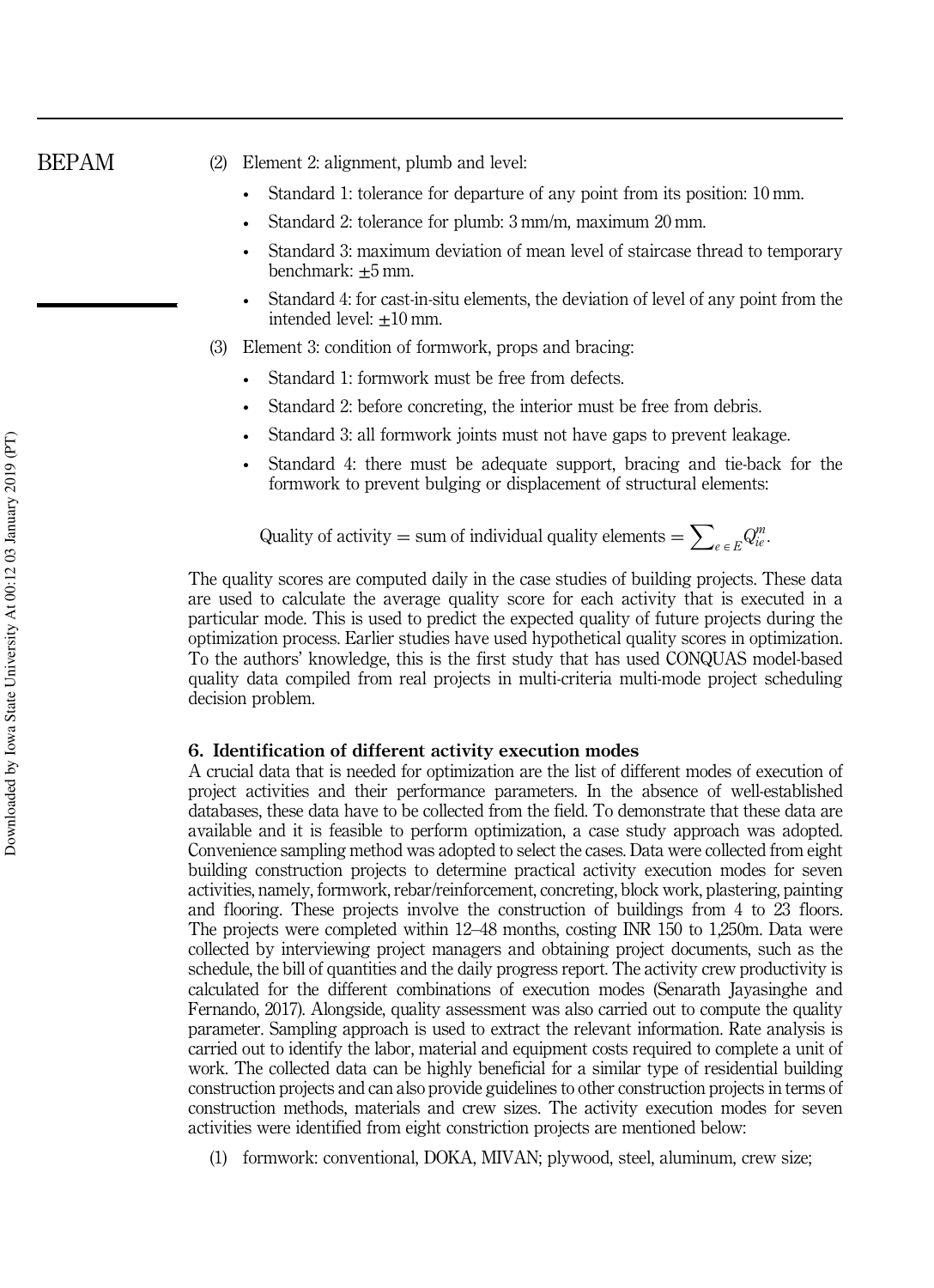- (2) rebar/reinforcement: cutting (manual/machine), bending (manual/machine) and shifting of rebar (manual/material hoist/tower crane), bar diameter ( $< 18$  mm,  $> 18$  mm), crew size;
- (3) concreting: batching machine batched and mixed, ready-mix concrete (RMC); shifting – manual, material hoist, tower crane, pump; different grades (M20, M25); different elements (beam and slab, wall and column); different levels (up to 5th level, above 5th level), crew size;
- (4) block work: different blocks (aerocon blocks, solid blocks, clay burnt bricks with varied sizes); mortar type (readymade or site mix mortar); cement mortar ratio (1:5, 1:6); different sand sources (river sand, manufacturing sand, eco sand, combination); shifting (manual, material hoist, tower crane), crew size;
- (5) plastering: manual, auto plaster, sprayer; mortar, gypsum; mortar ratio (1:4, 1:5); sand sources (river sand, manufactured sand, eco sand, combination), crew size;
- (6) painting: whitewash with lime, satna lime, acrylic emulsion paint, putty, primer, crew size; and
- (7) flooring: flooring (vitrified tile, mosaic tile, ceramic tile, granite, Kota stone, Italian marble); mortar ratio (1.5, 1.6); sand sources (river sand, manufactured sand, eco sand, combination), crew size.

For example, it was noted that plastering activity execution modes include the following: mortar application type – manual, auto plaster, sprayer; material type – cement mortar, gypsum; mortar ratios  $-1.4$ , 1:5; sand sources  $-$  river sand, manufacturing sand, eco sand, combined and crew size. The first combination is manual mortar application with cement mortar of 1:4 ratio, river sand and a crew size of 3. The average crew productivity under this combination is found to be 13.23 sqm/day. The total quantity of work (100 sqm) to be done is extracted from the drawings, and the crew size is decided to achieve an acceptable duration. The duration required to complete the activity under this mode was found to be 2.52 days. However, it is round off to three days to complete the activity. Finally, the cost required to complete the work is estimated. The activity quality value is calculated from the average of daily quality following the construction quality assessment system standards.

#### 7. Validation of the proposed framework

Three building construction project schedules are used to demonstrate the effectiveness of the proposed approach. These projects are located in Chennai, Bengaluru and Mangalore and were identified by convenience sampling. The projects are selected due to similar project type of activity execution modes involving residential building construction. The actual project names are withheld for confidentiality and are referred to as Project X, Project Y and Project Z. The data of Project X are tabulated in Table II. Data of Project Y and Project Z can be obtained by following the URL link (https://goo.gl/bJte6B). The project activity networks are shown in Figure 1. The following activities are considered in the schedule of the above projects for the construction of the first two floors: formwork, rebar/ reinforcement, concreting, block work, plastering, painting and flooring. The projects X, Y, and Z have 32, 28 and 18 activities, respectively. The estimated total numbers of combinations of activity modes in the project networks are  $6.03^{32}$ ,  $7.21^{28}$  and  $6.61^{18}$ , where the exponent is the number of activities, and the base is the average number of execution modes for each activity. This indicates that the problem is exponentially complex and exhaustive search is not feasible.

The feasible solutions for Project X are tabulated in Table III. Solutions of Projects Y and Z can be obtained by following the URL link (https://goo.gl/uJAzU9). Pareto surfaces were

**Optimizing** time, cost and quality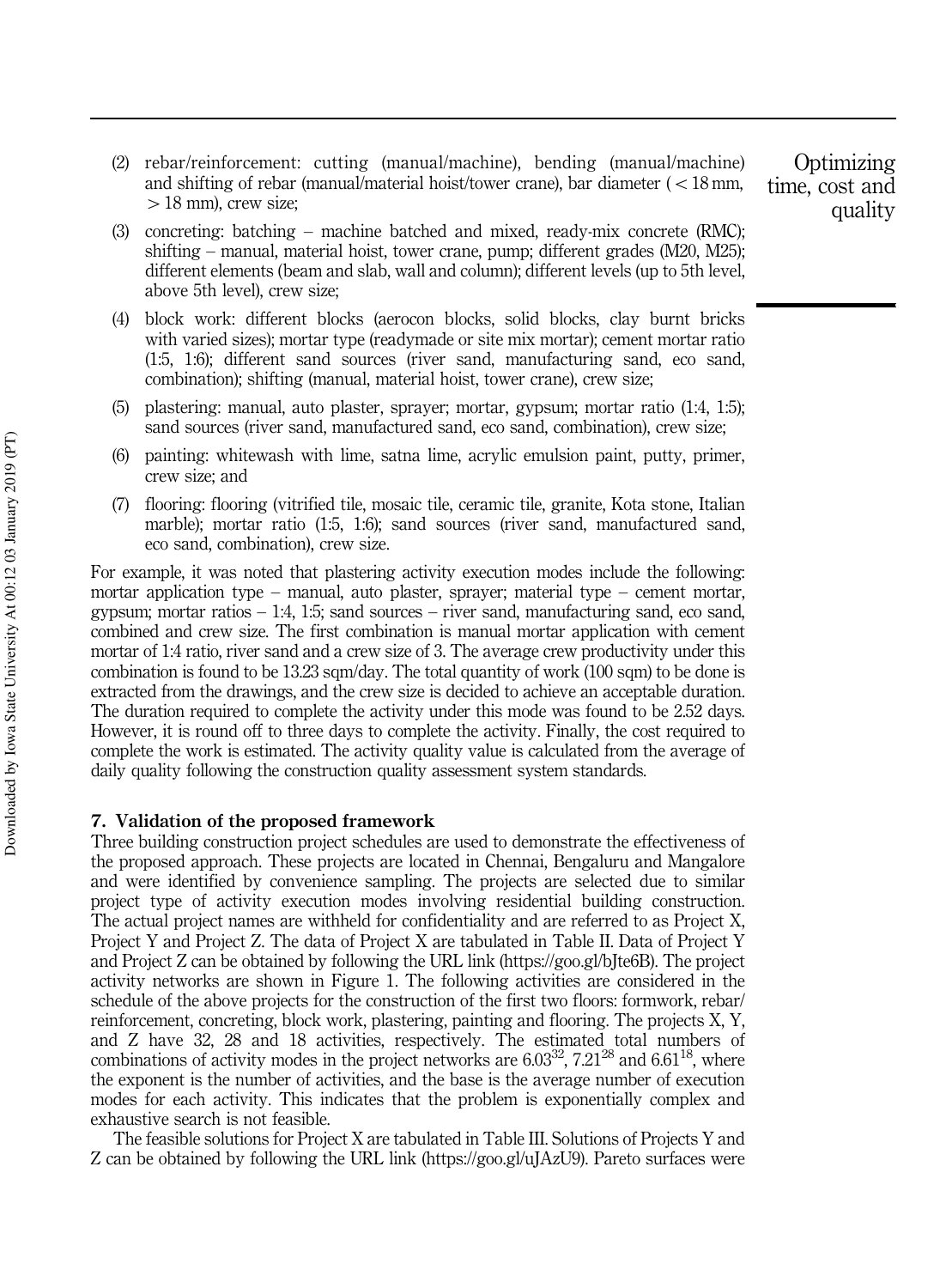| <b>BEPAM</b>                                                                     | 195832526363256383838<br>82.15<br>72.43<br>77.85<br>$^{Q}$ 82.00                                                                                                                                                                                                                                                                                                                                                                                                                                                                                                                                                                                                                                                                                                                                                                                                                                 |  |
|----------------------------------------------------------------------------------|--------------------------------------------------------------------------------------------------------------------------------------------------------------------------------------------------------------------------------------------------------------------------------------------------------------------------------------------------------------------------------------------------------------------------------------------------------------------------------------------------------------------------------------------------------------------------------------------------------------------------------------------------------------------------------------------------------------------------------------------------------------------------------------------------------------------------------------------------------------------------------------------------|--|
|                                                                                  | $_{\rm {continued}}$<br>Mode4<br>60,800<br>402,365<br>403,630<br>56,486<br>572,056<br>$51,300$<br>$502,956$<br>59,940<br>628,695<br>239,175<br>$\begin{array}{c} 306,828 \\ 58,320 \\ 502,956 \\ 502,600 \\ 212,600 \\ 47,500 \end{array}$<br>586,782<br>340,920<br>213,210<br>59,400<br>$234,531$<br>$60,390$<br>$91,250$<br>94,900                                                                                                                                                                                                                                                                                                                                                                                                                                                                                                                                                             |  |
|                                                                                  |                                                                                                                                                                                                                                                                                                                                                                                                                                                                                                                                                                                                                                                                                                                                                                                                                                                                                                  |  |
|                                                                                  | ∞ I ധ I ച സ L ഓ ധ യ ഓ ധ ര i ധ O ഓ<br>r<br>10 m<br>4<br>≌ ⊸                                                                                                                                                                                                                                                                                                                                                                                                                                                                                                                                                                                                                                                                                                                                                                                                                                       |  |
|                                                                                  | 80.27<br>80.27<br>80.38<br>82.15<br>75.42<br>76.14<br>$7802$<br>$8027$<br>$8127$<br>83.90<br>80.23<br>79.95<br>78.01<br>80.23<br>79.95<br>80.27<br>81.27<br>82.15<br>76.14<br>$\alpha_{\rm 33}^{\rm 50}$<br>80.23<br>79.95<br>78.01                                                                                                                                                                                                                                                                                                                                                                                                                                                                                                                                                                                                                                                              |  |
|                                                                                  | Mode3<br>233,046<br>57,280<br>403,162<br>$\begin{array}{c} 60,680 \\ 629,940 \\ 237,690 \\ 211,860 \end{array}$<br>62,220<br>94,125<br>$\begin{array}{c} 367,835 \\ 65,600 \\ 537,549 \\ 369,740 \end{array}$<br>$48,330$<br>503,952<br>61,200<br>305,586<br>59,040<br>503,952<br>211,280<br>587,944<br>339,540<br>44,750<br>97,890                                                                                                                                                                                                                                                                                                                                                                                                                                                                                                                                                              |  |
|                                                                                  | T7054B0624226544B57593<br>6<br>ာ က                                                                                                                                                                                                                                                                                                                                                                                                                                                                                                                                                                                                                                                                                                                                                                                                                                                               |  |
|                                                                                  | $79.02$<br>$79.95$<br>81.86<br>79.02<br>$78.12$<br>$75.42$<br>78.12<br>83.90<br>79.02<br>79.02<br>78.12<br>83.90<br>128828142<br>128828142<br>್ಯ ತಿನ್ನೆ ಕಿ.ಕೆ.ಕೆ.ಕೆ.<br>ಇವರ ಕಾ.ಕೆ.ಕೆ.ಕೆ.ಕೆ.ಕೆ.<br>79.86<br>81.86<br>76.14<br>79.88<br>72.82<br>72.93<br>72.93                                                                                                                                                                                                                                                                                                                                                                                                                                                                                                                                                                                                                                    |  |
|                                                                                  | Mode2<br>$\begin{array}{c} 406,925 \\ 365,885 \\ 58,000 \end{array}$<br>53,120<br>542,566<br>320,110<br>53,650<br>635,820<br>205,785<br>206,190<br>57,900<br>28,809<br>88,865<br>85,375<br>17,360<br>$4,820$<br>508,656<br>303,966<br>52,200<br>508,656<br>182,920<br>593,432<br>337,740<br>86,792<br>17,920<br>12,800<br>12,160<br>41,500<br>12,160<br>$\begin{array}{c} 12,400 \\ 11,780 \\ 11,780 \end{array}$                                                                                                                                                                                                                                                                                                                                                                                                                                                                                |  |
|                                                                                  | 1927年21日にはもっかりするようのけらりらい<br>$\overline{5}$<br>ゴ<br>மைவகை                                                                                                                                                                                                                                                                                                                                                                                                                                                                                                                                                                                                                                                                                                                                                                                                                                         |  |
|                                                                                  | 79.02<br>78.12<br>79.02<br>78.12<br>72.53<br>74.63<br>79.02<br>77.00<br>78.13<br>72.13<br>79.02<br>78.12<br>74.63<br>78.12<br>81.18<br>77.00<br>79.88<br>79.02<br>78.12<br>74.63<br>79.02<br>77.85<br>83.64<br>83.64<br>81.18<br>$\sigma_{\Sigma^3}^{\rm ES}$<br>74.11<br>77.85<br>83.84<br>83.84<br>74.11                                                                                                                                                                                                                                                                                                                                                                                                                                                                                                                                                                                       |  |
|                                                                                  | Model<br>$41,\!920$<br>589,372<br>264,840<br>$\begin{array}{c} 79,170 \\ 16,000 \\ 11,840 \\ 11,400 \end{array}$<br>64,965<br>$76,125$<br>15,500<br>286,910<br>54,000<br>$35,370$<br>505,176<br>505,176<br>176,560<br>32,750<br>$\begin{array}{c} 49{,}950 \\ 631{,}470 \\ 198{,}630 \\ 193{,}980 \end{array}$<br>63,900<br>$14,\!400$<br>113,378<br>238,356<br>48,600<br>$\begin{array}{c} 11,470 \\ 13,950 \\ 13,950 \end{array}$<br>538,854<br>308,980<br>404,141                                                                                                                                                                                                                                                                                                                                                                                                                             |  |
|                                                                                  | $\infty$ ro $\infty$<br>o ro ro                                                                                                                                                                                                                                                                                                                                                                                                                                                                                                                                                                                                                                                                                                                                                                                                                                                                  |  |
|                                                                                  | Pred                                                                                                                                                                                                                                                                                                                                                                                                                                                                                                                                                                                                                                                                                                                                                                                                                                                                                             |  |
|                                                                                  | shear wall or column<br>shear wall or column<br>for wall or column<br>(wall and column)<br>(wall and column)<br>(beam and slab)<br>beam and slab)<br>– shuttering (wall and column)<br>- concreting (wall and column)<br>I and column)<br>II and column)<br>- shuttering (beam and slab)<br>- concreting (beam and slab)<br>10. 1st level – shuttering (beam and slab)<br>12. 1st level – concreting (beam and slab)<br>for slab<br>slab<br>6. Basement - concreting slab<br>– reinforcement<br>$-$ shuttering for<br>5. Basement – reinforcement<br>2 coats<br>$putty - 2 cost$<br>$-$ shuttering for<br>7. 1st level – shuttering (wal<br>- concreting (wa.<br>- reinforcement<br>$-$ reinforcement<br>concreting of<br>$-$ reinforcement<br>11. 1st level – reinforcement<br>$-$ tile flooring<br>- block work<br>plastering<br>final coat<br>- final coat<br>first coa<br>primer<br>– primer |  |
| Table II.<br>Summary of activity<br>execution modes for a<br>sample case study X | 21. 1st level – tile flooring<br>22. 1st level – putty – 2 co<br>19. 1st level - block work<br>20. 1st level - plastering<br>1st level – first coat<br>$\mathbf{I}$<br>$\mathsf I$<br>$\mathbb T$<br>$\mathsf I$<br>$\mathbf{I}$<br>1. Basement<br><b>Basement</b><br><b>Basement</b><br>2. Basement<br>2nd level<br>14.2nd level<br>2nd level<br>2nd level<br>2nd level<br>2nd level<br>2nd level<br>2nd level<br>2nd level<br>2nd level<br>2nd level<br>level<br>2nd level<br>1st level<br>8. 1st level<br>9. 1st level<br>1st level<br>Activity<br>2nd<br>$\vec{r}$<br>$\overline{3}$<br>$\overline{\Gamma}$ .<br>$\sim$<br>$\overline{15}$ .<br>16.<br>$18.$<br>SS 38<br>27.<br>$\infty$<br>88.                                                                                                                                                                                              |  |

Downloaded by Iowa State University At 00:12 03 January 2019 (PT) Downloaded by Iowa State University At 00:12 03 January 2019 (PT)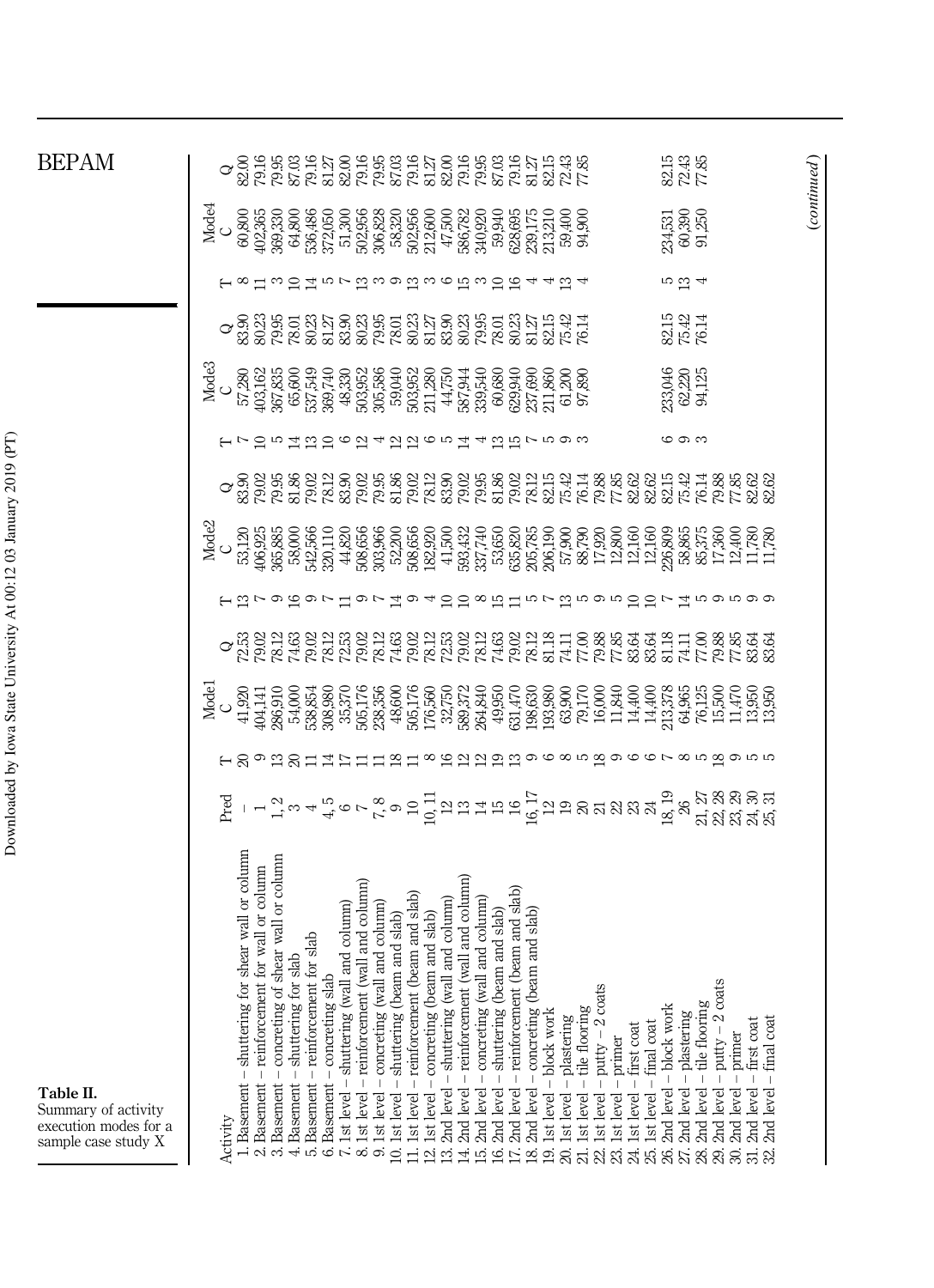| 83<br>83<br>83<br>88<br>83<br>$\mathcal{O}$                                                                                                                      | 88.21<br>86.43<br>83<br>83<br>83<br>88<br>83<br>8                                                                                                                                                                                                                       | $\begin{array}{c} 88.21 \\ 86.43 \\ 83.89 \end{array}$<br>88.27<br>88.27                                                                                                                                                                                                             | 88436<br>8848<br>885                                                                                                                                                                                                                                                                                                                                                                                                      | $77.46$<br>80.60                                                                                                                                                                                                                     | Optimizing<br>time, cost and                                                                                                                                                                                                                                                           |
|------------------------------------------------------------------------------------------------------------------------------------------------------------------|-------------------------------------------------------------------------------------------------------------------------------------------------------------------------------------------------------------------------------------------------------------------------|--------------------------------------------------------------------------------------------------------------------------------------------------------------------------------------------------------------------------------------------------------------------------------------|---------------------------------------------------------------------------------------------------------------------------------------------------------------------------------------------------------------------------------------------------------------------------------------------------------------------------------------------------------------------------------------------------------------------------|--------------------------------------------------------------------------------------------------------------------------------------------------------------------------------------------------------------------------------------|----------------------------------------------------------------------------------------------------------------------------------------------------------------------------------------------------------------------------------------------------------------------------------------|
| Mode <sub>8</sub><br>$\begin{array}{c} 62,080 \\ 416,803 \\ 413,530 \end{array}$                                                                                 | 555,738<br>443,100<br>343,548<br>$52,380$<br>$521,004$                                                                                                                                                                                                                  | 48,500<br>607,838<br>521,004<br>253,200<br>381,720                                                                                                                                                                                                                                   | 651,255<br>284,850<br>165,900<br>53,100                                                                                                                                                                                                                                                                                                                                                                                   | 182,490<br>53,985                                                                                                                                                                                                                    | quality                                                                                                                                                                                                                                                                                |
| $\circ$ $\circ$ $\circ$                                                                                                                                          | 42542                                                                                                                                                                                                                                                                   | 41542                                                                                                                                                                                                                                                                                | $m - \infty$                                                                                                                                                                                                                                                                                                                                                                                                              | $\frac{61}{6}$                                                                                                                                                                                                                       |                                                                                                                                                                                                                                                                                        |
| 83<br>83<br>83<br>83<br>83<br>$\mathcal{O}$                                                                                                                      | 88.21<br>86.43                                                                                                                                                                                                                                                          | 83.89<br>88.21<br>86.43<br>88.27                                                                                                                                                                                                                                                     | 79.24<br>88.78<br>88.21<br>86.43                                                                                                                                                                                                                                                                                                                                                                                          | $79.24$<br>88.78                                                                                                                                                                                                                     |                                                                                                                                                                                                                                                                                        |
| Mode7<br>57,280<br>415,795<br>413,400<br>$\circ$                                                                                                                 | 441,630<br>519,744<br>343,440<br>554,394<br>48,330                                                                                                                                                                                                                      | 44,750<br>606,368<br>519,744<br>252,360<br>381,600                                                                                                                                                                                                                                   | 283,905<br>649,680<br>188,670<br>75,600                                                                                                                                                                                                                                                                                                                                                                                   | 207,537<br>76,860                                                                                                                                                                                                                    | $= 200,000$ ; relative importance index $(\alpha) = 0.5$                                                                                                                                                                                                                               |
| 45<br>$\infty$                                                                                                                                                   | 52752                                                                                                                                                                                                                                                                   | $D - D - D$                                                                                                                                                                                                                                                                          | 6284                                                                                                                                                                                                                                                                                                                                                                                                                      | ೦ 4                                                                                                                                                                                                                                  |                                                                                                                                                                                                                                                                                        |
| 76.16<br>88.21<br>79.23<br>$\mathcal{O}$                                                                                                                         | 88.21<br>84.29<br>76.16<br>88.21<br>79.23                                                                                                                                                                                                                               | $76.16$<br>$79.23$<br>88.21<br>84.29                                                                                                                                                                                                                                                 | 8<br>8 3 8 4<br>8 3 8 8                                                                                                                                                                                                                                                                                                                                                                                                   | $81.20$<br>$86.41$                                                                                                                                                                                                                   |                                                                                                                                                                                                                                                                                        |
| <b>Mode6</b><br>$\begin{array}{c} 39,680 \\ 413,482 \\ 348,660 \end{array}$<br>$\circ$                                                                           | 551,309<br>348,460<br>$\begin{array}{c} 33,480 \\ 516,852 \\ 289,656 \end{array}$                                                                                                                                                                                       | 31,000<br>602,994<br>321,840<br>516,852<br>199,120                                                                                                                                                                                                                                   | 646,065<br>224,010<br>207,870<br>69,600                                                                                                                                                                                                                                                                                                                                                                                   | $228,657$<br>70,760                                                                                                                                                                                                                  |                                                                                                                                                                                                                                                                                        |
| $F \overset{c}{\sim} F$ is in                                                                                                                                    | 600964                                                                                                                                                                                                                                                                  | $\circ$ $\circ$ $\circ$ $\circ$                                                                                                                                                                                                                                                      | $\circ$<br>$\overline{r}$                                                                                                                                                                                                                                                                                                                                                                                                 | 00                                                                                                                                                                                                                                   |                                                                                                                                                                                                                                                                                        |
| 82.00<br>84.59<br>79.23<br>S                                                                                                                                     | 84.59<br>87.03<br>82.00<br>81.27                                                                                                                                                                                                                                        | 3333327<br>202332<br>82.00<br>84.59<br>79.23<br>87.03                                                                                                                                                                                                                                | 84.59<br>72.43<br>7.85<br>81.27<br>84.44                                                                                                                                                                                                                                                                                                                                                                                  | 84.43<br>72.43<br>77.85                                                                                                                                                                                                              |                                                                                                                                                                                                                                                                                        |
| Mode <sub>5</sub><br>65,600<br>408,288<br>347,035                                                                                                                | 71,200<br>55,350<br>510,360<br>288,306<br>374,290<br>544,384                                                                                                                                                                                                            | 320,340<br>$\frac{510,360}{213,880}$<br>64,080<br>595,420                                                                                                                                                                                                                            | 240,615<br>65,860<br>637,950<br>236,910<br>62,700<br>97,890                                                                                                                                                                                                                                                                                                                                                               | $260,601$<br>$63,745$<br>94,125                                                                                                                                                                                                      |                                                                                                                                                                                                                                                                                        |
| అ                                                                                                                                                                |                                                                                                                                                                                                                                                                         | 67784576672487793494                                                                                                                                                                                                                                                                 |                                                                                                                                                                                                                                                                                                                                                                                                                           | ာ က<br>4                                                                                                                                                                                                                             |                                                                                                                                                                                                                                                                                        |
| Pred                                                                                                                                                             |                                                                                                                                                                                                                                                                         |                                                                                                                                                                                                                                                                                      | $1 - \frac{2}{11} \omega_1 + \frac{1}{11} \omega_2 - \frac{1}{11} \omega_3 - \frac{1}{11} \omega_1 + \frac{1}{11} \omega_1 + \frac{1}{11} \omega_2 + \frac{1}{11} \omega_3 + \frac{1}{11} \omega_4 + \frac{1}{11} \omega_5 + \frac{1}{11} \omega_5 + \frac{1}{11} \omega_6 + \frac{1}{11} \omega_7 + \frac{1}{11} \omega_8 + \frac{1}{11} \omega_7 + \frac{1}{11} \omega_8 + \frac{1}{11} \omega_8 + \frac{1}{11} \omega$ | ដ<br>ដី<br>ដី អូ អូ អ្ន<br>$\frac{18,19}{26}$<br>25, 31                                                                                                                                                                              |                                                                                                                                                                                                                                                                                        |
| 1. Basement - shuttering for shear wall or column<br>Basement - concreting of shear wall or column<br>2. Basement – reinforcement for wall or column<br>Activity | (wall and column)<br>7. 1st level – shuttering (wall and column)<br>9. 1st level – concreting (wall and column)<br>5. Basement – reinforcement for slab<br>Basement - shuttering for slab<br>6. Basement - concreting slab<br>8. 1st level - reinforcement<br>$\vec{r}$ | 2nd level - reinforcement (wall and column)<br>11. 1st level – reinforcement (beam and slab)<br>13. 2nd level - shuttering (wall and column)<br>2nd level - concreting (wall and column)<br>12. 1st level - concreting (beam and slab)<br>10. 1st level – shuttering (beam and slab) | $17.$ 2nd level – reinforcement (beam and slab) $18.$ 2nd level – concreting (beam and slab) $\,$<br>2nd level – shuttering (beam and slab)<br>w<br>1st level $-$ putty $-$ 2 coar<br>21. 1st level - tile flooring<br>19. 1st level - block work<br>20. 1st level - plastering<br>24. 1st level – first coat<br>23. 1st level – primer                                                                                   | 2nd level $-$ putty $-$ 2 coats<br>2nd level – tile flooring<br>2nd level - block work<br>2nd level - plastering<br>32. 2nd level – final coat<br>31. 2nd level – first coat<br>25. 1st level - final coat<br>30. 2nd level – primer | Notes: Max duration (due) in days = 120; max $\cos$ ts (budget in Indian rupees) = 8,500,000; min quality (conformance) in percent = 70; penalty rate/day (Indian rupees)<br>= 30,000; max daily resource costs (Indian rupees)<br>50,000; bonus rate/day (Indian rupees)<br>Table II. |
|                                                                                                                                                                  |                                                                                                                                                                                                                                                                         | $\frac{4}{14}$<br>$\overline{15}$ .                                                                                                                                                                                                                                                  | $\mathbb{S}^1$<br>16.                                                                                                                                                                                                                                                                                                                                                                                                     | æ.<br>27.<br>29.<br>Ø,                                                                                                                                                                                                               |                                                                                                                                                                                                                                                                                        |

Table II.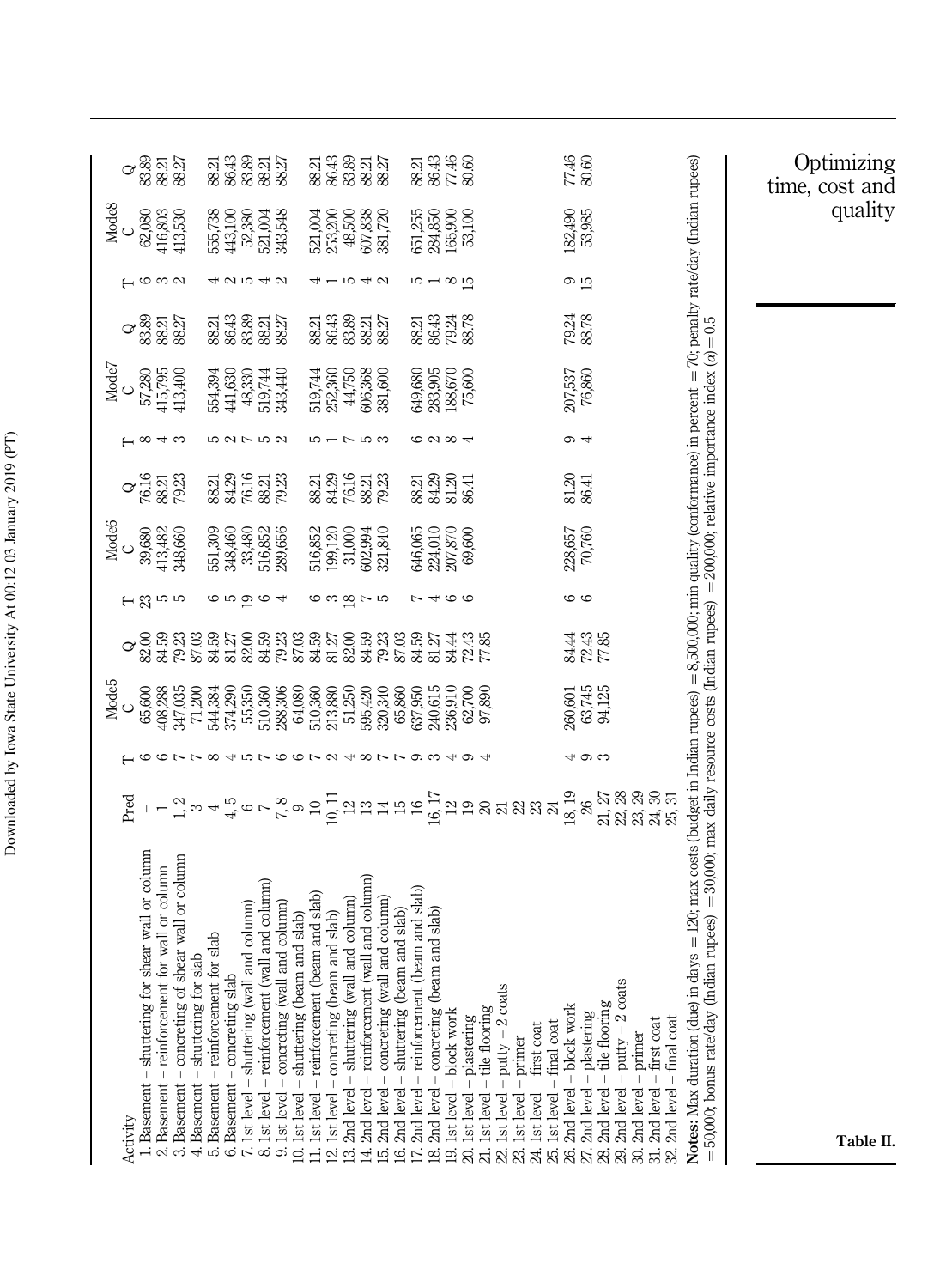

Figure 1. Project network of sample case study projects

**Notes:** (a) Project X; (b) Project Y; and (c) Project Z

generated taking all the three objectives simultaneously. For ease of visualization, Pareto surfaces are plotted taking two objectives (Figure 2) and three objectives (Figure 3) separately. It should be noted that some Pareto optimal points get filtered out when one objective is ignored to generate Pareto plots. In all the three networks, the same trend is observed among Pareto optimal solutions: the cost can be reduced by increasing the project duration, and quality can be improved only at additional cost. The quantitative evidence is confirmed by the Pareto optimization using real case projects.

 $14 \rightarrow 15 \rightarrow 16$ 

The best values of time, cost and quality obtained through single-objective optimization are tabulated in Table IV. The best compromise solution identified from the Pareto points through RR-PARETO3 filtering is also shown. In Project X, by increasing the total project duration by 13 days compared to its minimum project duration, a reduction in direct costs (1.61 percent) and an improvement in quality (3.31 percent) are achieved. Similarly, in Project Y, by increasing the total project duration by three days compared to its minimum project duration, a reduction in direct costs (3.44 percent) and a slight improvement in quality are achieved. Finally, in Project Z, by increasing the total project duration by six days compared to its minimum project duration, a significant reduction in direct costs (5.6 percent) and improvement in quality (2.70 percent) are achieved. It can be seen that a small increase in duration can achieve a considerable reduction in direct costs and a slight improvement in quality.

#### 8. Summary and conclusions

Resource-constrained project scheduling is dominant in the construction industry since construction projects are executed mostly in a limited resource environment. With limited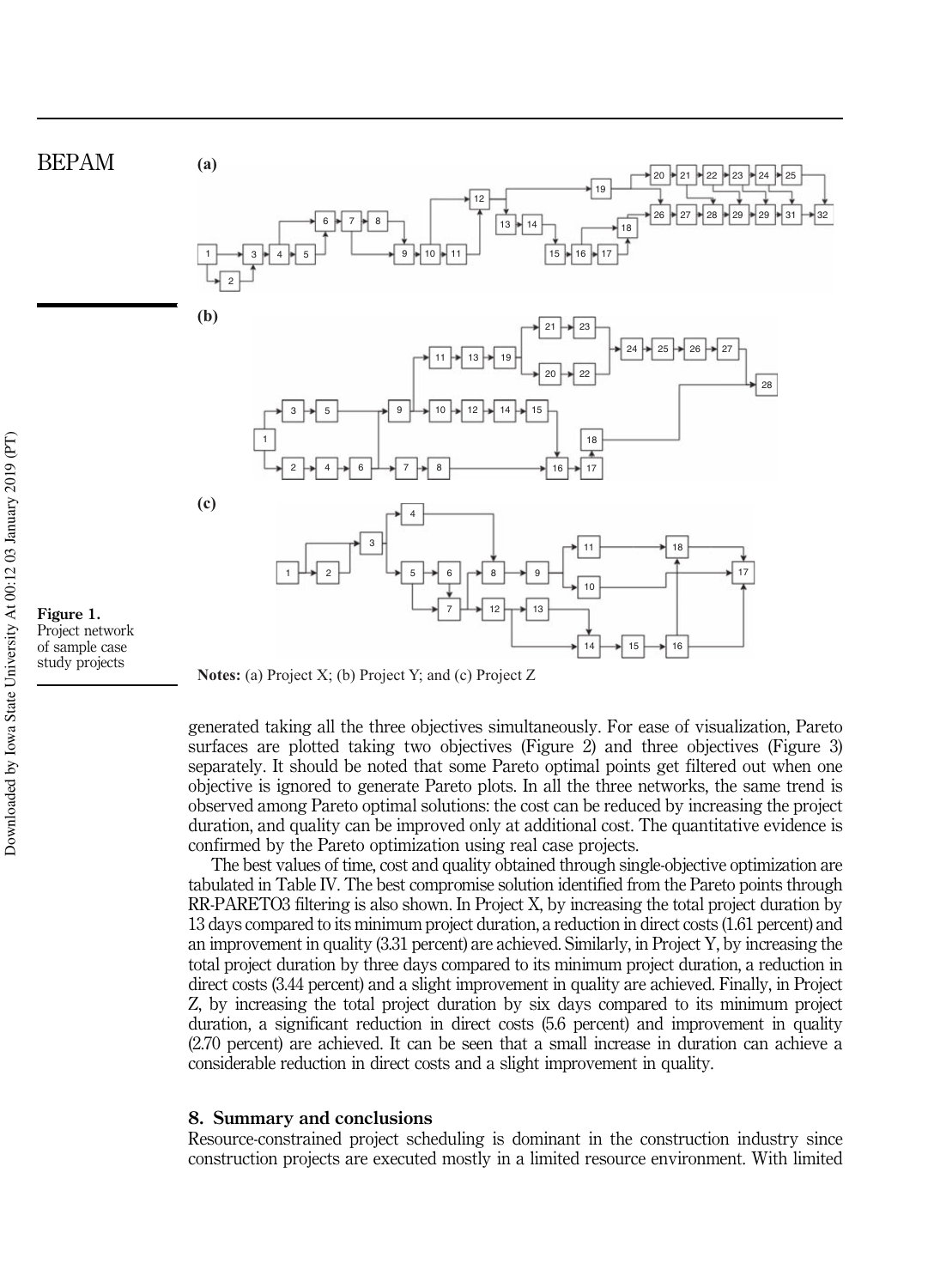|                |                |                | Activity Mode Time (days) Direct costs (Indian Rs) Quality (%) Early start Late start Opt start Float |       |                  |                |              |                  | Optimizing<br>time, cost and |
|----------------|----------------|----------------|-------------------------------------------------------------------------------------------------------|-------|------------------|----------------|--------------|------------------|------------------------------|
| 1              | 8              | 6              | 62.080                                                                                                | 83.89 | $\boldsymbol{0}$ | $\overline{0}$ | $\mathbf{0}$ | $\mathbf{0}$     | quality                      |
| $\overline{2}$ | 8              | 3              | 416,803                                                                                               | 88.21 | 6                | 6              | 6            | $\mathbf{0}$     |                              |
| 3              | 4              | 3              | 369,330                                                                                               | 79.95 | 9                | 9              | 9            | $\mathbf{0}$     |                              |
| 4              | 5              | 7              | 71,200                                                                                                | 87.03 | 12               | 12             | 12           | $\mathbf{0}$     |                              |
| 5              | 8              | 4              | 555,738                                                                                               | 88.21 | 19               | 19             | 19           | $\mathbf{0}$     |                              |
| 6              | 5              | 4              | 374,290                                                                                               | 81.27 | 23               | 23             | 23           | $\mathbf{0}$     |                              |
| 7              | 8              | 5              | 52,380                                                                                                | 83.89 | 27               | 27             | 27           | $\theta$         |                              |
| 8              | 8              | 4              | 521,004                                                                                               | 88.21 | 32               | 32             | 32           | $\mathbf{0}$     |                              |
| 9              | 7              | $\overline{2}$ | 343,440                                                                                               | 88.27 | 36               | 36             | 36           | $\mathbf{0}$     |                              |
| 10             | 5              | 6              | 64,080                                                                                                | 87.03 | 38               | 38             | 38           | $\mathbf{0}$     |                              |
| 11             | 8              | 4              | 521,004                                                                                               | 88.21 | 44               | 44             | 44           | $\mathbf{0}$     |                              |
| 12             | 5              | $\overline{2}$ | 213,880                                                                                               | 81.27 | 48               | 48             | 48           | $\theta$         |                              |
| 13             | 5              | 4              | 51,250                                                                                                | 82    | 50               | 50             | 50           | $\mathbf{0}$     |                              |
| 14             | 8              | 4              | 607,838                                                                                               | 88.21 | 54               | 54             | 54           | $\mathbf{0}$     |                              |
| 15             | 8              | $\overline{2}$ | 381,720                                                                                               | 88.27 | 58               | 58             | 58           | $\mathbf{0}$     |                              |
| 16             | 5              | 7              | 65,860                                                                                                | 87.03 | 60               | 60             | 60           | $\overline{0}$   |                              |
| 17             | 5              | 9              | 637,950                                                                                               | 84.59 | 67               | 67             | 67           | $\overline{0}$   |                              |
| 18             | $\overline{2}$ | 5              | 205,785                                                                                               | 78.12 | 76               | 76             | 76           | $\mathbf{0}$     |                              |
| 19             | 7              | 8              | 188,670                                                                                               | 79.24 | 50               | 52             | 50           | $\overline{2}$   |                              |
| 20             | 6              | 6              | 69,600                                                                                                | 86.41 | 58               | 60             | 60           | $\overline{2}$   |                              |
| 21             | 4              | 4              | 94,900                                                                                                | 77.85 | 64               | 66             | 66           | $\overline{c}$   |                              |
| 22             | $\mathbf{1}$   | 18             | 16,000                                                                                                | 79.88 | 68               | 70             | 68           | $\overline{c}$   |                              |
| 23             | $\mathbf{1}$   | 9              | 11,840                                                                                                | 77.85 | 86               | 88             | 88           | $\overline{2}$   |                              |
| 24             | 2              | 10             | 12,160                                                                                                | 82.62 | 95               | 97             | 97           | $\overline{2}$   |                              |
| 25             | $\overline{2}$ | 10             | 12,160                                                                                                | 82.62 | 105              | 107            | 105          | $\overline{2}$   |                              |
| 26             | 5              | 4              | 260,601                                                                                               | 84.44 | 81               | 81             | 81           | $\boldsymbol{0}$ |                              |
| 27             | 6              | 6              | 70,760                                                                                                | 86.41 | 85               | 85             | 85           | $\mathbf{0}$     |                              |
| 28             | 5              | 3              | 94,125                                                                                                | 77.85 | 91               | 91             | 91           | $\boldsymbol{0}$ |                              |
| 29             | $\overline{2}$ | 9              | 17,360                                                                                                | 79.88 | 94               | 94             | 94           | $\mathbf{0}$     |                              |
| 30             | $\overline{2}$ | 5              | 12,400                                                                                                | 77.85 | 103              | 103            | 103          | $\theta$         | Table III.                   |
| 31             | $\overline{2}$ | 9              | 11,780                                                                                                | 82.62 | 108              | 108            | 108          | $\mathbf{0}$     | The solution for a           |
| 32             | $\mathbf{1}$   | 5              | 13,950                                                                                                | 83.64 | 117              | 117            | 117          | $\Omega$         | sample case study X          |

resources, the multiple objectives of time, cost and quality need to be satisfied. The activity duration is affected by the selection of construction method, materials and crew sizes. By taking different combinations of the above, many schedules are possible with different time, cost and quality values. This paper proposes a framework for identifying the best schedule making acceptable compromises among these conflicting objectives. In the proposed methodology, a multi-mode RCPSP is formulated and solved using multi-objective optimization. The methodology is validated using real construction projects.

The conclusions from the application of the methodology to real cases are the following:

- It is feasible to adopt multi-objective optimization to practical construction projects using time, cost and quality as the objectives. Data required for optimization can be compiled from past completed projects for planning and scheduling of similar kinds of projects.
- A large number of activity execution plans are possible by taking different combinations of construction methods, materials and crew sizes. Robust optimization algorithms are needed to identify the best solutions among them.
- Pareto surfaces show trends that are intuitive. Cost can be reduced by increasing the duration and quality can be improved only by increasing the cost. Pareto optimization helps to quantify these relationships.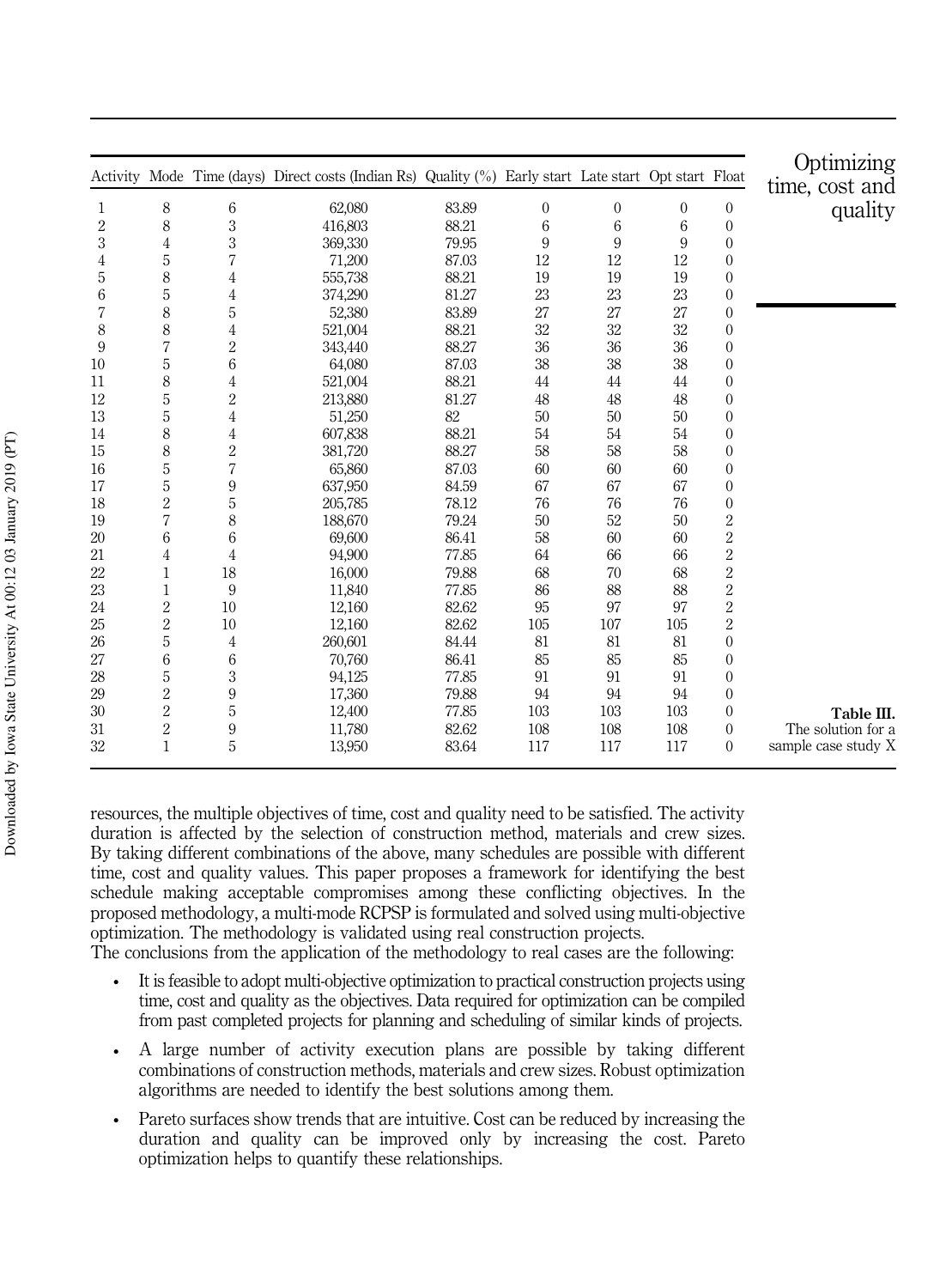

Pareto front for the sample case study projects

**Notes:** (a) Relationship between time–cost of sample case study projects; (b) relationship between cost–quality of sample case study projects

The proposed approach supports construction planners to make managerial decisions during planning and scheduling as well as monitoring phase of the construction. The contributions of this paper are: a framework for predicting construction quality of activities, illustration of project performance prediction for different combination of activity execution modes which are identified from real projects, a new mathematical model for optimizing the multiple objectives of time, cost and quality and demonstration of new techniques for identifying compromise solutions in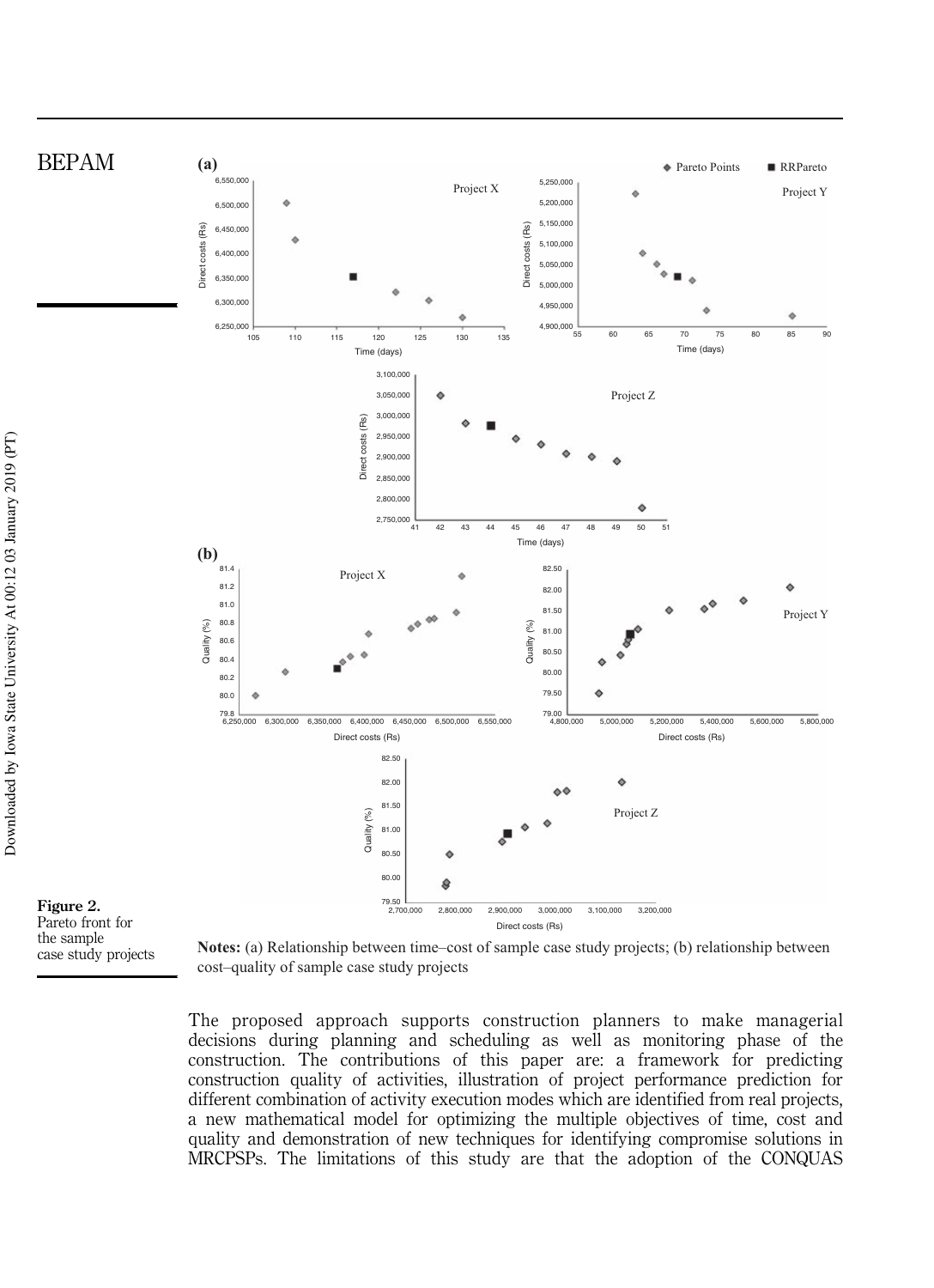

**Optimizing** time, cost and quality

**Notes:** (a) Project X; (b) Project Y; (c) Project Z

|                                                                                                       | Project X                                          | Project Y                                        | Project Z                                  |                                                                                                      |
|-------------------------------------------------------------------------------------------------------|----------------------------------------------------|--------------------------------------------------|--------------------------------------------|------------------------------------------------------------------------------------------------------|
| Best compromise $(t, c, q)$<br>Minimum duration (d)<br>Minimum direct cost (₹)<br>Maximum quality (%) | 122, 6,401,938, 80.69<br>109<br>6,269,619<br>81.33 | 66, 5,090,036, 80.81<br>63<br>4,926,532<br>82.08 | 48, 2,937,754, 81.08<br>2,779,462<br>82.02 | Table IV.<br>Optimized solutions<br>for the multi-mode<br>resource-constrained<br>project scheduling |

 $\overline{a}$ 

Figure 3. 3D plot for the sample case study projects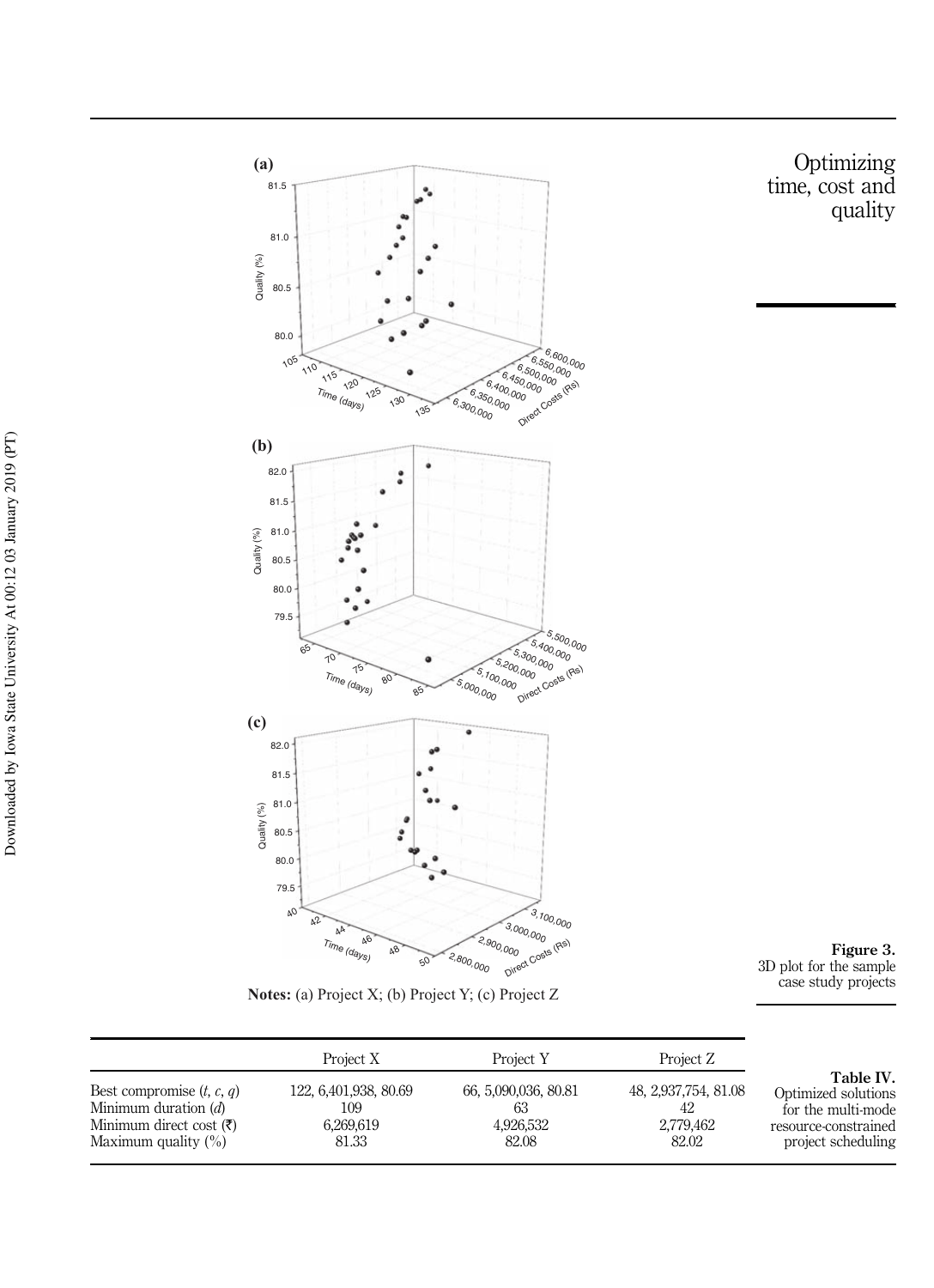framework is checked only for the structural and architectural components of residential building construction projects in India. The identified activity execution modes are not an exhaustive list regarding construction methods, materials and crew sizes. Future research may incorporate life-cycle cost in the optimization model, which involves asset management considerations. BEPAM

#### References

- Babu, A.J.G. and Suresh, N. (1996), "Project management with time, cost, and quality considerations", European Journal of Operational Research, Vol. 88 No. 2, pp. 320-327.
- BCA Singapore (2017), CONQUAS The BCA Construction Quality Assessment System, Building and Construction Authority, Singapore.
- Cheng, M.-Y., Tran, D.-H. and Cao, M.-T. (2015), "Chaotic initialized multiple objective differential evolution with adaptive mutation strategy (CA-MODE) for construction project time-cost-quality trade-off", Journal of Civil Engineering and Management, Vol. 22 No. 2, pp. 210-223.
- El-Rayes, K. and Kandil, A. (2005), "Time-cost-quality trade-off analysis for highway construction", Journal of Construction Engineering and Management, Vol. 131 No. 4, pp. 477-486.
- Feng, C.-W., Liu, L. and Burns, S.A. (1997), "Using genetic algorithms to solve construction time-cost trade-off problems", Journal of Computing in Civil Engineering, Vol. 11 No. 3, pp. 184-189.
- Goncalves, J.F., Mendes, J.J.M. and Resende, M.G.C. (2008), "A genetic algorithm for the resource constrained multi-project scheduling problem", European Journal of Operational Research, Vol. 189 No. 3, pp. 1171-1190.
- Hartmann, S. and Briskorn, D. (2010), "A survey of variants and extensions of the resourceconstrained project scheduling problem", European Journal of Operational Research, Vol. 207 No. 1, pp. 1-14.
- Hegazy, T. (1999), "Optimization of resource allocation and leveling using genetic algorithms", Journal of Construction Engineering and Management, Vol. 3 No. 7, pp. 189-194.
- Jhun, K., Ahmad, K. and Hamid, H.A. (2015), "The true motives behind the adoption of QLASSIC-CIS 7: 2006", International Journal of Quality & Reliability Management, Vol. 32 No. 6, pp. 603-616.
- Kannimuthu, M., Ekambaram, P., Raphael, B. and Kuppuswamy, A. (2018), "Resource unconstrained and constrained project scheduling problems and practices in a multiproject environment", Advances in Civil Engineering, Vol. 2018, p. 13, available at: https://doi.org/10.1155/2018/9579273
- Kao, H.P., Wang, B., Dong, J. and Ku, K.C. (2006), "An event-driven approach with makespan/cost tradeoff analysis for project portfolio scheduling", Computers in Industry, Vol. 57 No. 5, pp. 379-397.
- Khalili-Damghani, K., Tavana, M., Abtahi, A.-R. and Santos Arteaga, F.J. (2015), "Solving multi-mode time-cost-quality trade-off problems under generalized precedence relations", Optimization Methods & Software, Vol. 30 No. 5, pp. 965-1001.
- Khang, D.B. and Myint, Y.M. (1999), "Time, cost and quality trade-off in project management: a case study", International Journal of Project Management, Vol. 17 No. 4, pp. 249-256.
- Kim, J., Kang, C. and Hwang, I. (2012), "A practical approach to project scheduling: considering the potential quality loss cost in the time-cost tradeoff problem", International Journal of Project Management, Vol. 30 No. 2, pp. 264-272.
- Kong, H., Kam, C.W. and Tang, S.L. (1997), "Development and implementation of quality assurance in public construction works in Singapore and Hong Kong", *International Journal of Quality &* Reliability Management, Vol. 14 No. 9, pp. 909-928.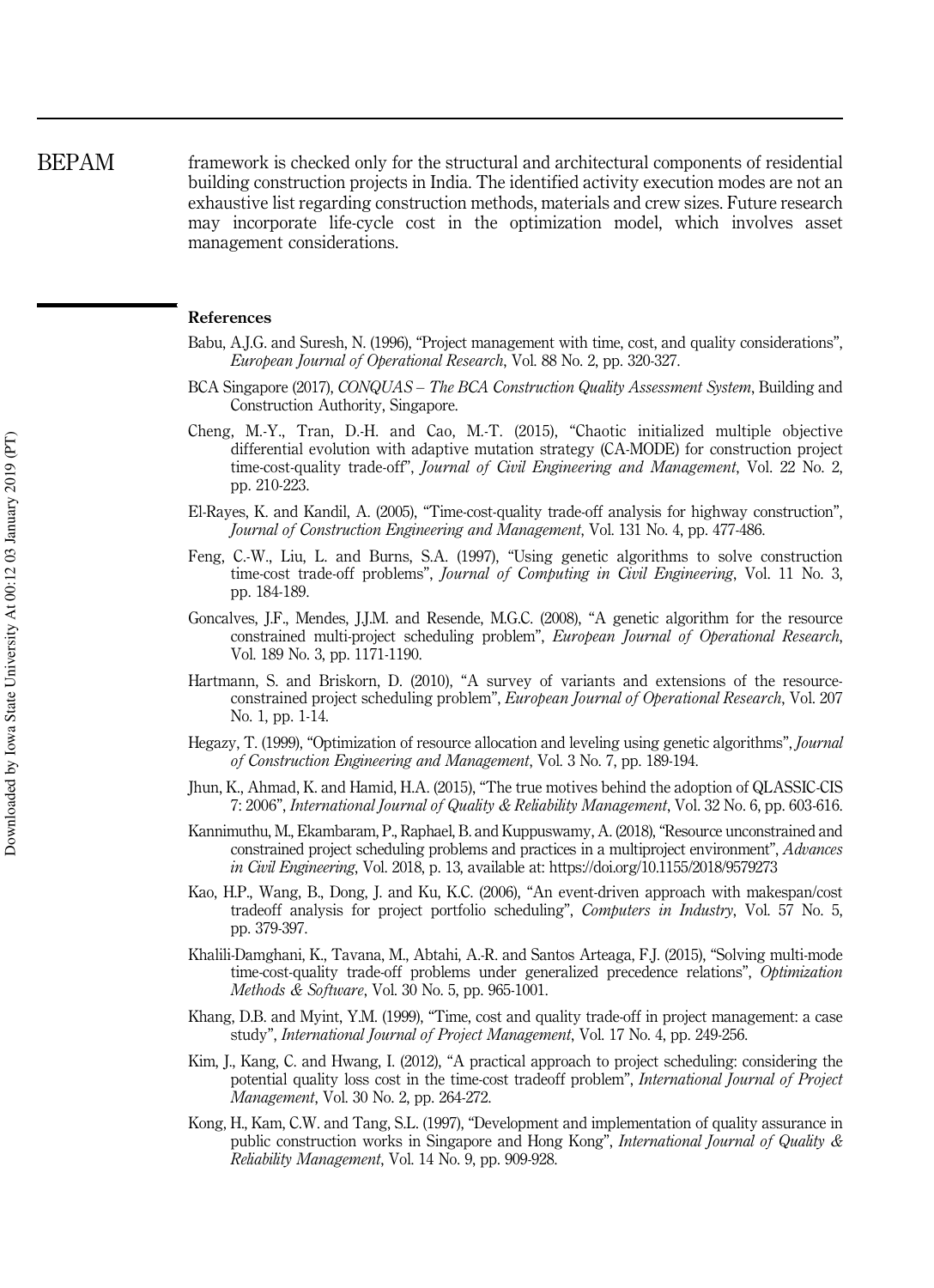- Leu, S.S. and Yang, C.H. (1999), "GA-based multicriteria optimal model for construction scheduling", Journal of Construction Engineering and Management, Vol. 125 No. 6, pp. 420-427.
- Leu, S.S., Yang, C.H. and Huang, J.C. (2000), "Resource leveling in construction by genetic algorithmbased optimization and its decision support system application", Automation in Construction, Vol. 10 No. 1, pp. 27-41.
- Mahmood, S.M., Ahmed, S., Panthi, K. and Ishaque Kureshi, N. (2014), "Determining the cost of poor quality and its impact on productivity and profitability", Built Environment Project and Asset Management, Vol. 4 No. 3, pp. 296-311.
- Marimuthu, K., Raphael, B., Ananthanarayanan, K. and Palaneeswaran, E. (2018), "Evaluation of quality assessment framework in Indian building construction projects", NICMAR – Journal of Construction Management, Vol. XXXIII No. II, pp. 15-23.
- Mika, M., Waligora, G. and Weglarz, J. (2015), "Overview and state of the art", in Schwindt, C. and Zimmermann, J. (Eds), *Handbook on Project Management and Scheduling*, Cham, Vol. 1, Springer International Publishing, pp. 445-490.
- Monghasemi, S., Nikoo, M.R., Khaksar Fasaee, M.A. and Adamowski, J. (2015), "A novel multi criteria decision making model for optimizing time-cost-quality trade-off problems in construction projects", Expert Systems with Applications, Vol. 42 No. 6, pp. 3089-3104.
- Mungle, S., Benyoucef, L., Son, Y.J. and Tiwari, M.K. (2013), "A fuzzy clustering-based genetic algorithm approach for time-cost-quality trade-off problems: a case study of highway construction project", Engineering Applications of Artificial Intelligence, Vol. 26 No. 8, pp. 1953-1966.
- Ong, H.Y., Wang, C. and Zainon, N. (2018), "Developing a quality-embedded EVM tool to facilitate the iron triangle in architectural, construction, and engineering practices", Journal of Construction Engineering and Management, Vol. 144 No. 9.
- Pollack-Johnson, B. and Liberatore, M.J. (2006), "Incorporating quality considerations into project time/cost tradeoff analysis and decision making", IEEE Transactions on Engineering Management, Vol. 53 No. 4, pp. 534-542.
- Raphael, B. (2011), "Multi-criteria decision making for collaborative design optimization of buildings", Built Environment Project and Asset Management, Vol. 1 No. 2, pp. 122-136.
- Raphael, B. and Smith, I.F.C. (2003), "A direct stochastic algorithm for global search", Applied Mathematics and Computation, Vol. 146 Nos 2-3, pp. 729-758.
- Raphael, B. and Smith, I.F.C. (2005), "Engineering applications of a direct search algorithm, PGSL", Proceedings 2005 ASCE Computing Conference, Reston, VA, 12-15 July.
- Reza-Pour, F. and Khalili-Damghani, K. (2017), "A new stochastic time-cost-quality trade-off project scheduling problem considering multiple-execution modes, preemption, and generalized precedence relations", Industrial Engineering and Management Systems, Vol. 16 No. 3, pp. 271-287.
- Sawhney, A., Agnihotri, R. and Paul, V.K. (2014), "Grand challenges for the Indian construction industry", Built Environment Project and Asset Management, Vol. 4 No. 4, pp. 317-334.
- Senarath Jayasinghe, R. and Fernando, N.G. (2017), "Developing labour productivity norms for aluminium system formwork in Sri Lanka", Built Environment Project and Asset Management, Vol. 7 No. 2, pp. 199-211.
- Senouci, A. and Eldin, N. (2004), "Use of genetic algorithms in resource scheduling of construction projects", Journal of Construction Engineering and Management, Vol. 130 No. 6, pp. 869-877.
- Tareghian, H.R. and Taheri, S.H. (2006), "On the discrete time, cost and quality trade-off problem", Applied Mathematics and Computation, Vol. 181 No. 2, pp. 1305-1312.
- Tareghian, H.R. and Taheri, S.H. (2007), "A solution procedure for the discrete time, cost and quality tradeoff problem using electromagnetic scatter search", Applied Mathematics and Computation, Vol. 190 No. 2, pp. 1136-1145.

**Optimizing** time, cost and quality